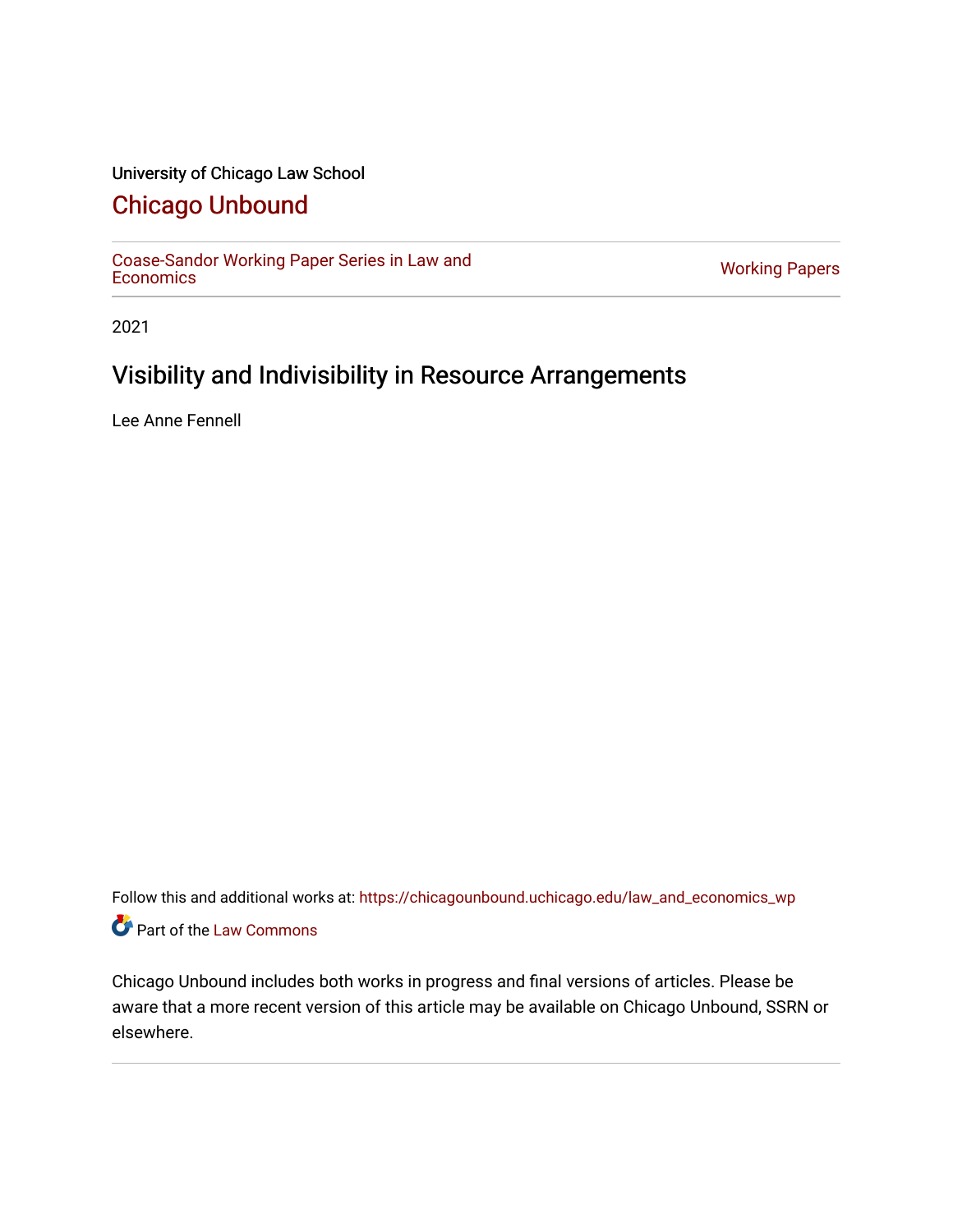# VISIBILITY AND INDIVISIBILITY IN RESOURCE ARRANGEMENTS

# *Lee Anne Fennell\**

*Projects like highways, bridges, pipelines, and wildlife corridors exhibit indivisibilities—we need the whole thing to have anything of value. Many environmental and social goals have a similar all-or-nothing character: staying above or below a certain critical threshold can make all the difference. This essay focuses on the role of visibility in addressing resource dilemmas that have this structure. I examine how two kinds of visibility can help avoid catastrophic consequences and advance desirable ones. The first involves recognizing when an indivisibility is present—that is, appreciating the vulnerability of resources to thresholds and cliff effects before it is too late. The second involves seeing how individual decisions about resources stack together to generate outcomes. When a resource problem suffers from poor visibility along these dimensions, finding ways to clear the view can improve the prospects for cooperative solutions.*

### <span id="page-1-0"></span>**INTRODUCTION**

What we can see changes what we can do. The intuition is simple, but its implications are profound. Nowhere is this more true than in environmental, land use, and natural resource contexts, where collective action problems abound but their shapes—and those of their solutions—often remain obscure. This essay emphasizes the role of *visibility* in taking on these challenges.<sup>1</sup> By visibility, I mean two distinct things: perceiving the structure of a given

<sup>\*</sup> Max Pam Professor of Law, University of Chicago Law School. I (virtually) presented a version of this essay as the Fall 2020 Distinguished Lecture at Florida State University College of Law as part of its Program on Environmental, Energy, and Land Use Law, and I am grateful to the participants in that event for their helpful comments and questions. For additional thoughtful suggestions and conversations, I thank Hanoch Dagan, Avihay Dorfman, Hajin Kim, Jonathan Masur, Richard McAdams, Arden Rowell, and participants in Tel Aviv University's Private Law Theory Workshop. Research support from the Harold J. Green Faculty Fund and the SNR Denton Fund is also gratefully acknowledged.

<sup>1</sup> The significance of visibility in environmental and other collective action contexts has long been recognized. *See, e.g.*, Robert C. Cass & Julian J. Edney, *The Commons Dilemma: A Simulation Testing the Effects of Resource Visibility and Territorial Division*, 6 HUM. ECOL. 371 (1978); Bonnie J. McCay, *Everyone's Concern; No One's Responsibility: A Review of Discourse on the Commons*, conference draft, Annual Meeting of the Society for Applied Anthropology, 10-11 (1984); Barton H. Thompson, Jr., *Tragically Difficult: The Obstacles to Governing the Commons*, 30 ENV'T. L. 241, 242-43, 265 (2000); Monika Ehrman, *Application of Natural Resources Property Theory to Hidden Resources*, 14 INT'L. J. COMMONS 627 (2020).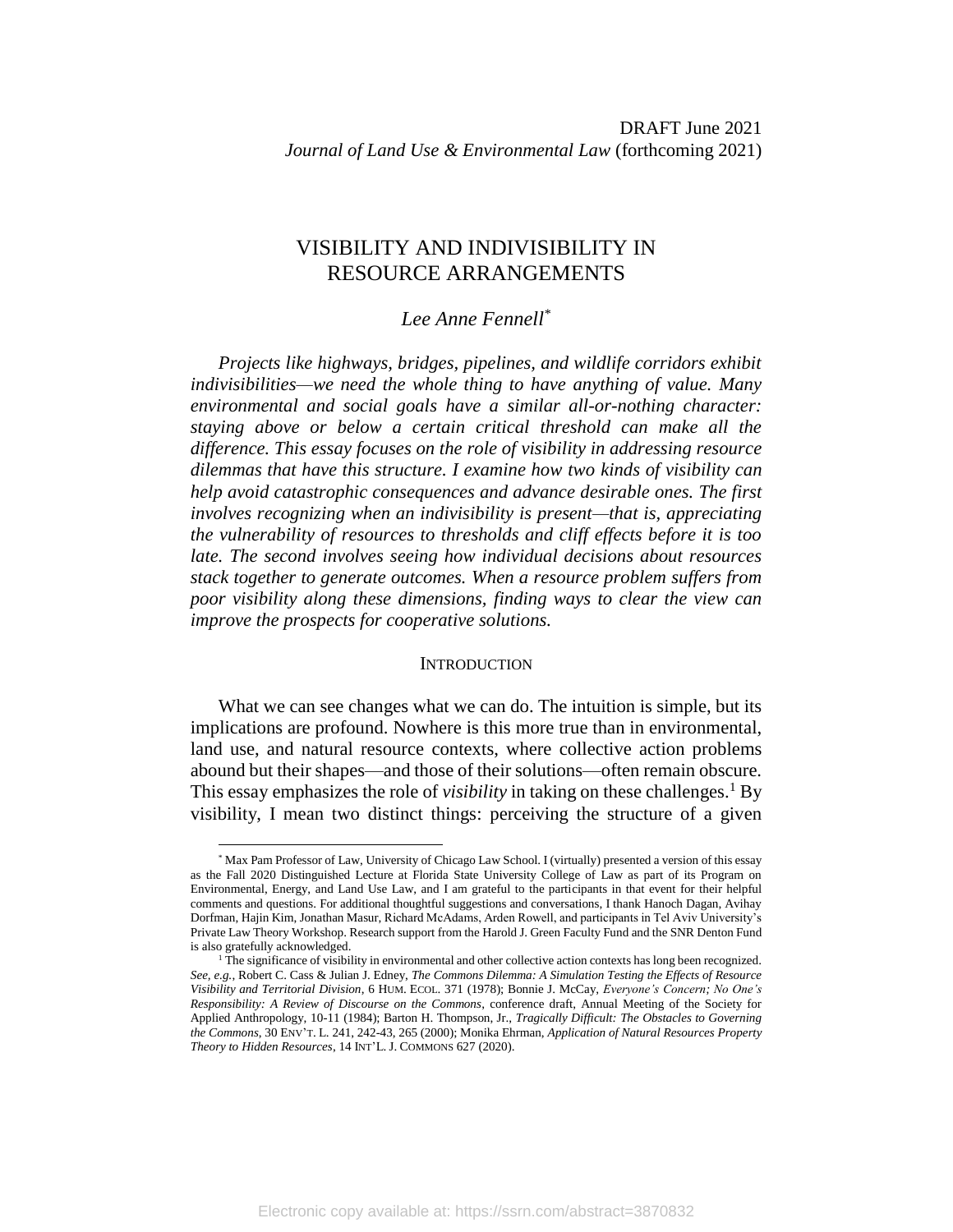<span id="page-2-2"></span>resource dilemma, and seeing how dispersed individual choices influence it.<sup>2</sup>

<span id="page-2-4"></span><span id="page-2-0"></span>Seeing a resource dilemma's structure means more than recognizing the existence of a problem worth addressing—often a challenge in its own right.<sup>3</sup> It also means apprehending whether the problem has an all-or-nothing character, exhibits cliff or threshold effects, or involves increasing or decreasing returns to scale. Features like these are associated with *indivisibilities*—instances in which a given good is very costly to divide or is much less valuable when divided than when kept whole.<sup>4</sup> Highways, bridges, pipelines, and wildlife corridors have an indivisible character—one needs the entire thing in order to have much of value. Similar indivisibilities lurk in environmental goods (or bads)<sup>5</sup> that depend on aggregations or accumulations—the minimum viable population required to sustain a species, for example, or the critical threshold that a pollutant concentration cannot exceed without devastating effects. In other words, there is often a "lumpy" rather than smoothly linear relationship between inputs and outcomes.<sup>6</sup> Recognizing the shape of the problem is essential to solving it.

<span id="page-2-3"></span><span id="page-2-1"></span>Seeing the impact of individual choices on a resource dilemma requires another type of visibility—apprehending how innumerable small, dispersed, interacting decisions stack together to produce real-world impacts. In some contexts, the way that individual decisions aggregate is easy to track and view. For example, if a particular string of land parcels is necessary to create a wildlife corridor, each of the owners along that path holds an essential element. But in many environmental contexts, the effects of human choices are diffuse, mobile, and sometimes literally invisible. The inability to get realtime feedback about choices and their effects can thwart attempts at coordination. Nonetheless, we can consciously construct focal points and

<sup>&</sup>lt;sup>2</sup> These two kinds of visibility track distinctions about information conditions in the game theory literature. *See* DOUGLAS G. BAIRD, ROBERT H. GERTNER & RANDAL C. PICKER, GAME THEORY AND THE LAW 9-10 (1994). Whether a game's structure—its payoffs and available strategies—are known to the players determines whether the game is one of complete or incomplete information. *Id.* at 10. Whether the strategies or "moves" actually selected by the other players are observable determines whether the game is one of perfect or imperfect information. *Id.* If both structures and choices are known to the parties, the game is one of complete and perfect information. *Id.* The notion of visibility pursued in this paper focuses on how the information environment for a strategic interaction might be improved along these two dimensions.

<sup>3</sup> *See, e.g.,* Thompson, *supra* not[e 1,](#page-1-0) at 258-59 (noting that fisheries, groundwater, and climate change "[a]ll involve hidden resources," which can lead people to ignore or downplay problems); Kate Pride Brown, *Water, Water Everywhere (Or Seeing Is Believing): The Visibility of Water Supply and the Public Will for Conservation*, 12 NATURE & CULTURE 219, 224-25, 235 (2017) (discussing problems of groundwater invisibility); *see generally* ARDEN ROWELL & KENWORTHEY BILZ, THE PSYCHOLOGY OF ENVIRONMENTAL LAW ( 2021) (discussing factors that make environmental harms difficult to see, understand, and care about).

<sup>4</sup> *See* H. Peyton Young, *Dividing the Indivisible*, 38 AM. BEHAV. SCI. 904, 904, 906 (1995) (observing that the notion of indivisibility does not generally refer to the literal impossibility of division, but rather to the cost or loss of value associated with splitting something up).

<sup>5</sup> *See, e.g.,* RUSSELL HARDIN, COLLECTIVE ACTION 61-62 (1982) (defining "collective bads"). Collective action problems in environmental contexts often involve the avoidance of "bads" as well as the provision of "goods."

<sup>6</sup> *See* LEE ANNE FENNELL, SLICES AND LUMPS: DIVISION AND AGGREGATION IN LAW AND LIFE 9-26 (2019); Michael Taylor & Hugh Ward, *Chickens, Whales, and Lumpy Goods: Alternative Models of Public-Goods Provision*, 30 POL. STUD. 350, 353 (1982).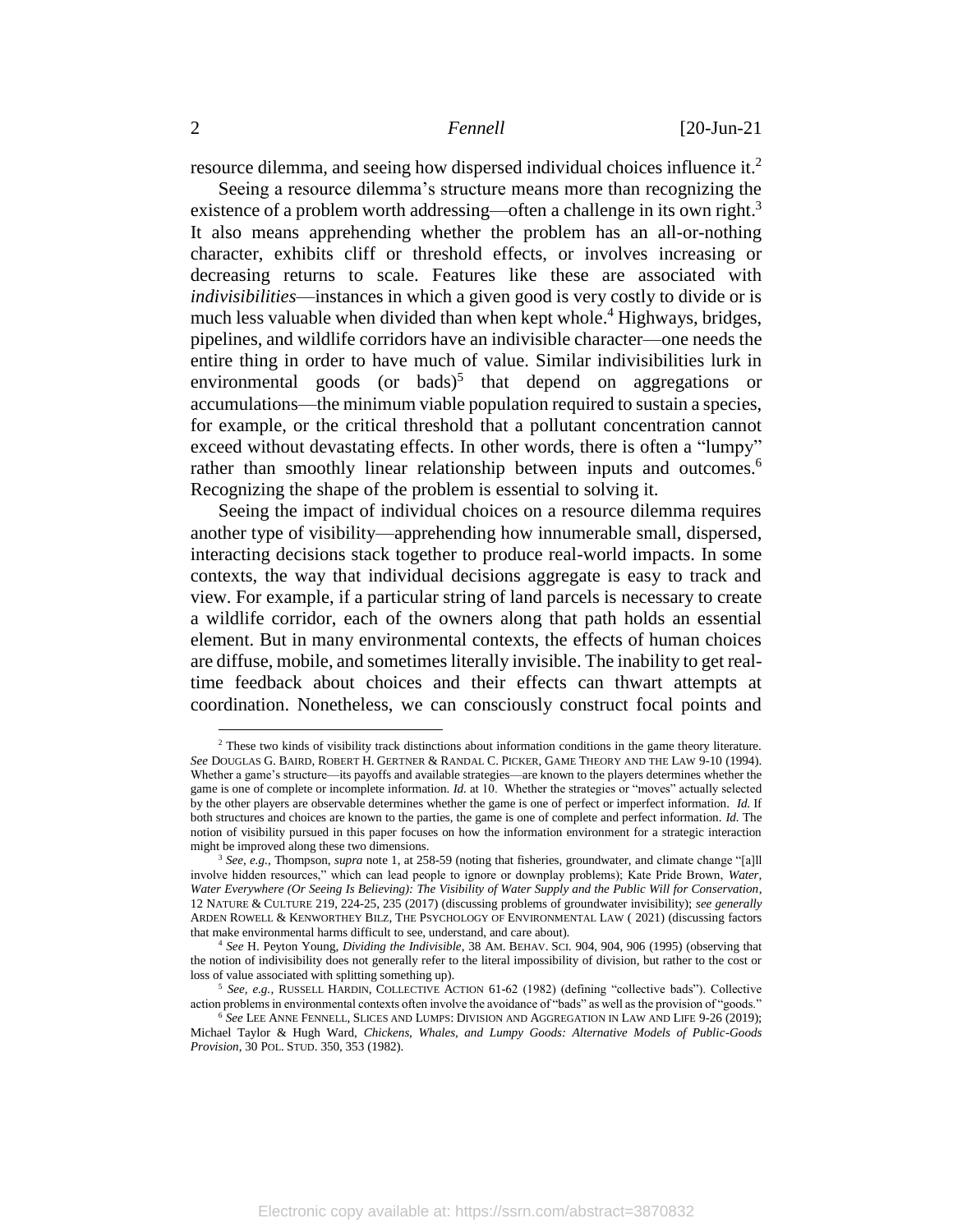ways of visualizing cumulative impacts, even when these are not naturally part of the observable landscape.<sup>7</sup>

This essay proceeds in three parts. Part I discusses how indivisibility changes the nature of a collective action problem and upends the predictions that might follow from a tragedy of the commons template. Part II examines the structure of resource dilemmas that feature indivisibility. Understanding this structure, and recognizing how it influences the strategies of the players, is an important first step in addressing resource dilemmas that involve thresholds, cliff effects, or lumpy all-or-nothing outcomes. Part III turns to the role of visibility in compiling the cooperation necessary to resolve indivisible problems. Environmental and natural resource problems often suffer from poor visibility—their shapes are ill-defined and contributions to addressing them are not sharply delineated or easily observable. In these contexts, finding ways to clear the view can help us avoid catastrophic results and pursue desirable ones.

### <span id="page-3-0"></span>I. UNDERSTANDING INDIVISIBILITY

When most people think about problems involving resources, the tragedy of the commons springs immediately to mind.<sup>8</sup> The standard story tells us that herders with access to a common pasture will tend to overgraze it because they internalize all of the benefits of putting more livestock into the field but bear only a fraction of the costs that are visited on the pasture when they do so.<sup>9</sup> The mental template is a powerful one with a memorable, clear, and ultradepressing prediction: that everyone will pursue an individually rational, but socially destructive, dominant strategy.<sup>10</sup>

Fortunately, reality rarely resembles this model. Social norms, repeat play, and other factors often intervene to change the payoffs that people face and hence the strategies that they will pursue. Elinor Ostrom's work explored many of the design features through which local institutions can avert tragedy in managing common pool resources.<sup>11</sup> In this Part, I focus on a structural

<span id="page-3-1"></span><sup>7</sup> *See infra* Part III.C.

<sup>8</sup> This framework is often associated with Garrett Hardin, *The Tragedy of the Commons*, 162 SCIENCE, n.s. 1243 (1968). The roots of the idea reach back much further. *See, e.g.,* ELINOR OSTROM, GOVERNING THE COMMONS: THE EVOLUTION OF INSTITUTIONS FOR COLLECTIVE ACTION 2-3 (1990) (discussing antecedents, including in the work of Aristotle); H. Scott Gordon, *The Economic Theory of a Common-Property Resource: The Fishery*, 62 J. POL. ECON. 124, 128-35 (1954) (analyzing common-pool resource problems in fisheries and noting parallels in other resource contexts).

<sup>9</sup> *See, e.g.*, Lee Anne Fennell, *Commons, Anticommons, Semicommons*, in RESEARCH HANDBOOK ON THE ECONOMICS OF PROPERTY LAW 35, 35-41 (Kenneth Ayotte & Henry E. Smith, eds., 2011) (discussing and critiquing this account).

<sup>10</sup> *See, e.g.*, *id*.

<sup>&</sup>lt;sup>11</sup> See generally OSTROM, *supra* not[e 8.](#page-3-0) Although these small-scale solutions may be successful in preventing the destruction of the common-pool resource, it is worth emphasizing that some of them can embed oppression, hierarchy, and self-dealing—as Ostrom herself recognized. *See, e.g*., Duncan Law & Nicole Pepperell, *Oppression*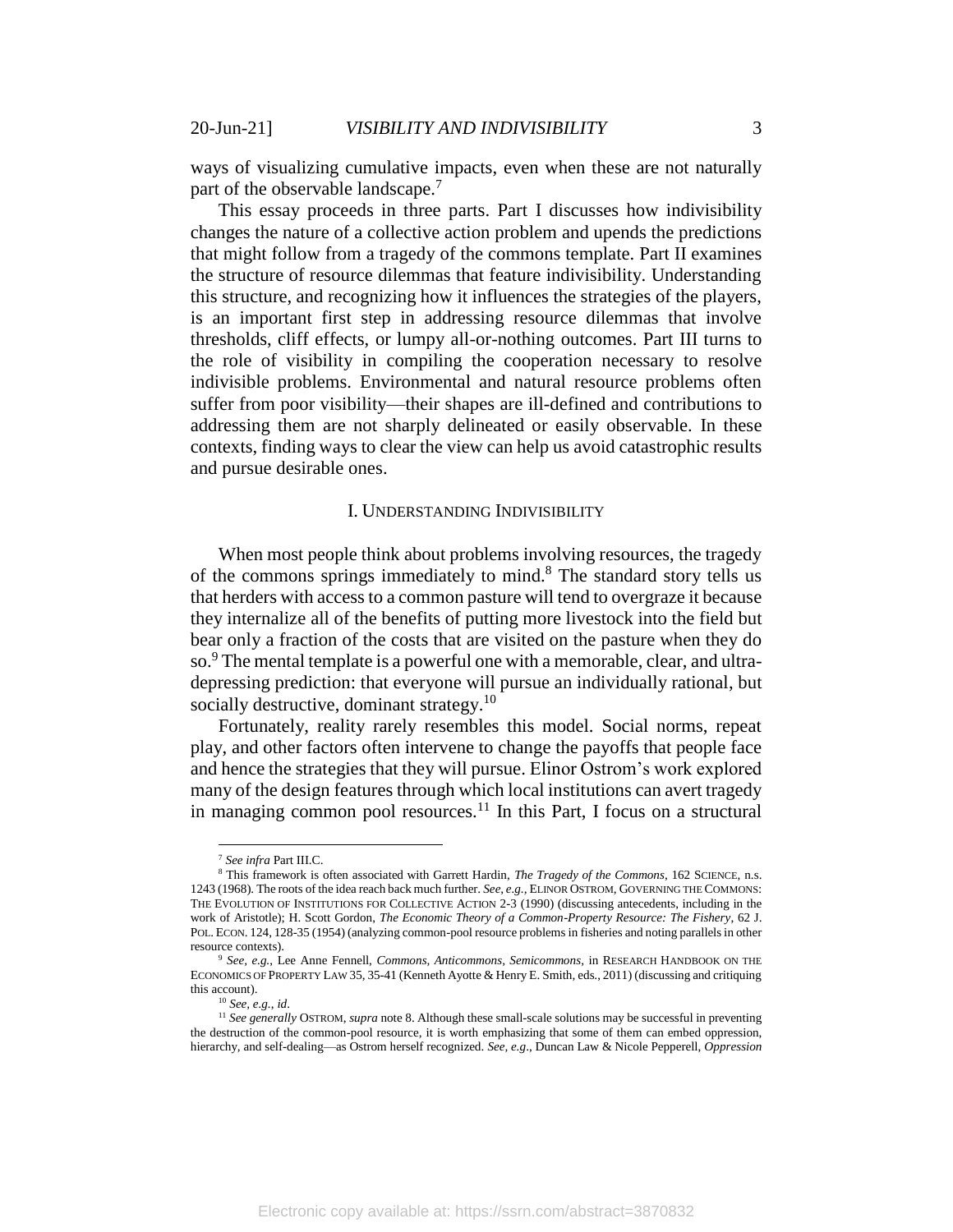reason why many resource dilemmas look nothing like the standard tragedy of the commons: the presence of indivisibilities.

# *A. What Indivisibility Means*

Bridges, pipelines, and highways offer intuitive examples of indivisible goods. Although it would be physically possible to divide them up or remove segments from them, doing so would have a disproportionately negative impact on their value.<sup>12</sup> A ten-meter segment of a kilometer-long bridge only represents one percent of the span's total length, but removing it leaves behind something that is not 99% as good, but rather utterly worthless, at least as a bridge.<sup>13</sup> Even where it's trivially easy to remove an integral part one card from a deck, one piece from a jigsaw puzzle, or one cog from a machine—doing so would destroy value because those goods are designed to work as indivisible wholes. Note also that indivisibility applies conceptually even when the whole has not yet been realized: stopping construction of a bridge when it is 99% complete defeats the purpose of building the bridge altogether, because bridges are useful only in whole-bridge units.<sup>14</sup>

Many environmental resources and problems lack the concreteness of a bridge or a jigsaw puzzle but share a similarly indivisible structure—taking away a portion of the resource, or failing to supply an element necessary to its continuing viability, can have catastrophic effects. Sometimes this all-ornothing structure is just as evident as it is for any highway or bridge. Consider, for instance, the Path of the Pronghorn, a designated migratory route between Wyoming's Green River Valley and Grand Teton National Park.<sup>15</sup> Protecting a contiguous path requires a series of highway underpasses and overpasses as well as careful attention to the hundreds of fences the pronghorn encounter along the way. <sup>16</sup> Even one unnavigable segment would

<span id="page-4-0"></span>*in the Commons: Cautionary Notes on Elinor Ostrom's Concept of Self-Governance*, in The Australian Sociological Association (TASA) 2018 Conference Proceedings: Precarity, Rights, and Resistance 7 (Grazyna Zajdow, ed., 2018) (discussing passages in Ostrom's writing that recognize such risks); Carol M. Rose, *Thinking About the Commons*, 14 INT'L J. COMMONS 557, 561 (2020) (observing that "many traditional communities are shot through with layers of hierarchy, and especially with norms about gender roles.").

<sup>12</sup> *See* Young*, supra* not[e 4,](#page-2-0) at 906.

<sup>&</sup>lt;sup>13</sup> Dismantling it (at some cost) would yield only scrap materials. *Cf.* CHARLES R. FRANK, JR., PRODUCTION THEORY AND INDIVISIBLE COMMODITIES 32 (1969) (illustrating indivisibility by observing that splitting up "an industrial heat exchanger with a two-million-ton capacity" yields "two piles of steel scrap and other debris," not "two heat exchangers with a capacity of a million tons apiece").

<sup>14</sup> *See* Taylor & Ward, *supra* not[e 6](#page-2-1) at 353 (noting that goods like bridges "cannot be usefully provided in *any* amounts but only in more or less massive 'lumps'").

<sup>&</sup>lt;sup>15</sup> See, e.g., MARY ELLEN HANNIBAL, THE SPINE OF THE CONTINENT: THE RACE TO SAVE AMERICA'S LAST, BEST WILDERNESS 204-06 (paperback ed., 2013); Paul Tolmé, *Running the Gauntlet*, in *Conservation*, NAT'L WILDLIFE FED'N (June 1, 2019[\) https://www.nwf.org/Magazines/National-Wildlife/2019/June-](https://www.nwf.org/Magazines/National-Wildlife/2019/June-July/Conservation/Habitat-Corridors)[July/Conservation/Habitat-Corridors.](https://www.nwf.org/Magazines/National-Wildlife/2019/June-July/Conservation/Habitat-Corridors)

<sup>16</sup> *See* Tolmé, *supra* not[e 15.](#page-4-0) Pronghorn do not jump fences, so they need to be able to go *under* any fences across their route. *See* HANNIBAL, *supra* not[e 15,](#page-4-0) at 205.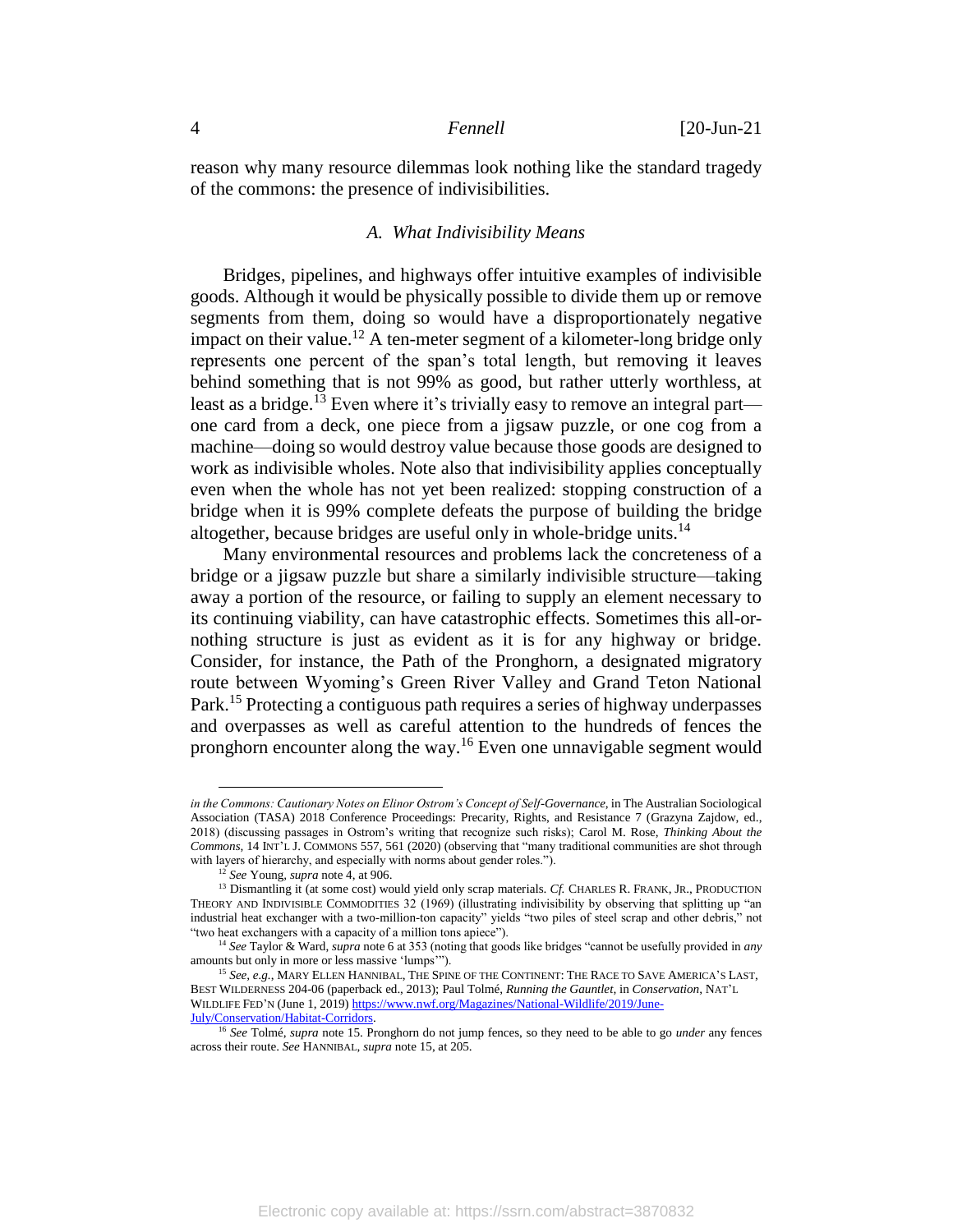thwart the annual migration and threaten the pronghorn's survival—a point central to a petition recently filed in federal district court to challenge the Bureau of Land Management's decision to permit gas wells along the route.<sup>17</sup> Indivisibility changes the stakes and the nature of the dispute: the alleged disruption is not simply a small fraction of an animal's wide-ranging territory, but rather an essential segment of a larger whole.<sup>18</sup>

<span id="page-5-0"></span>As this example suggests, whether a given resource problem is viewed as exhibiting indivisibilities is itself open to interpretation and construction. The answer depends not just on physical realities (the interconnectedness of nature, or the effects of gravity on cars trying to cross an incomplete bridge) but also on how we define the relevant goal, and what counts as success or failure in achieving it.<sup>19</sup> For example, what might seem like just a marginal diminution in wildlife overall takes on an all-or-nothing character if we focus on preventing the extinction of a particular species. Reframing problems in ways that emphasize indivisibilities can raise the stakes (e.g., make the situation an all-or-nothing one) and, potentially, help harness cooperation.<sup>20</sup>

Indivisibilities lurking in some resource systems may be difficult to detect. For example, if a fishery requires a certain minimum population level for a given species to remain sustainable, fishing that drops the breeding population below that level will eliminate that species from the resource system—a dramatic collapse.<sup>21</sup> But such a population crash often follows some period in which exploitation of the resource has little or no perceptible negative effect.<sup>22</sup> As Carol Rose puts it, "it is typical of environmental problems that they really are *not* problems at the outset."<sup>23</sup> Moreover, even after declines become observable, they may be deceptive—there may be a period during which the decline is fairly modest and unalarming. But the losses may begin to snowball rapidly as the critical mass necessary to sustain the population is broken apart through overextraction. Similar threshold effects exist in multiple environmental contexts: coral reefs can suffer

<sup>&</sup>lt;sup>17</sup> Amended Petition for Review of Agency Action, Upper Green River All. v. U.S. Bureau of Land Mgmt., No. 2:19-cv-146-SWS (Feb. 19, 2020). *See* Cassidy Randall, *"They Won't Survive": Trump Gas Wells Would Block Pronghorn Migration Route*, THE GUARDIAN, Feb. 24, 2020.

<sup>&</sup>lt;sup>18</sup> For more background on the ecology of wildlife corridors and the significance of connectivity, see generally JODI A. HILTY ET AL., CORRIDOR ECOLOGY: LINKING LANDSCAPES FOR BIODIVERSITY CONSERVATION AND CLIMATE ADAPTATION (2d ed. 2019).

<sup>&</sup>lt;sup>19</sup> Of course, there may be foundational normative disagreements about the ends to be sought or the evaluative framework to be employed in assessing progress. For instance, conservation might be sought for reasons wholly unrelated to human welfare. The visibility analysis developed here does not require or rule out any particular way of defining goals, and the examples I give are meant to be illustrative rather than prescriptive.

<sup>20</sup> *See infra* Part I.B.

<sup>21</sup> *See, e.g.,* Taylor & Ward, *supra* not[e 6,](#page-2-1) at 353 (describing and depicting possible paths for such a collapse).

<sup>22</sup> *See, e.g., id*. ("Ecological systems such as lakes, rivers, the atmosphere, fisheries and so on can normally be exploited up to some critical level while largely maintaining their integrity and retaining much of their use value. If exploitation rates go beyond that critical level, use value falls catastrophically.").

<sup>23</sup> Carol M. Rose, *Evolution of Property Rights*, 2 THE NEW PALGRAVE DICTIONARY OF ECONOMICS AND THE LAW 93, 96 (Peter Newman, ed., 1998).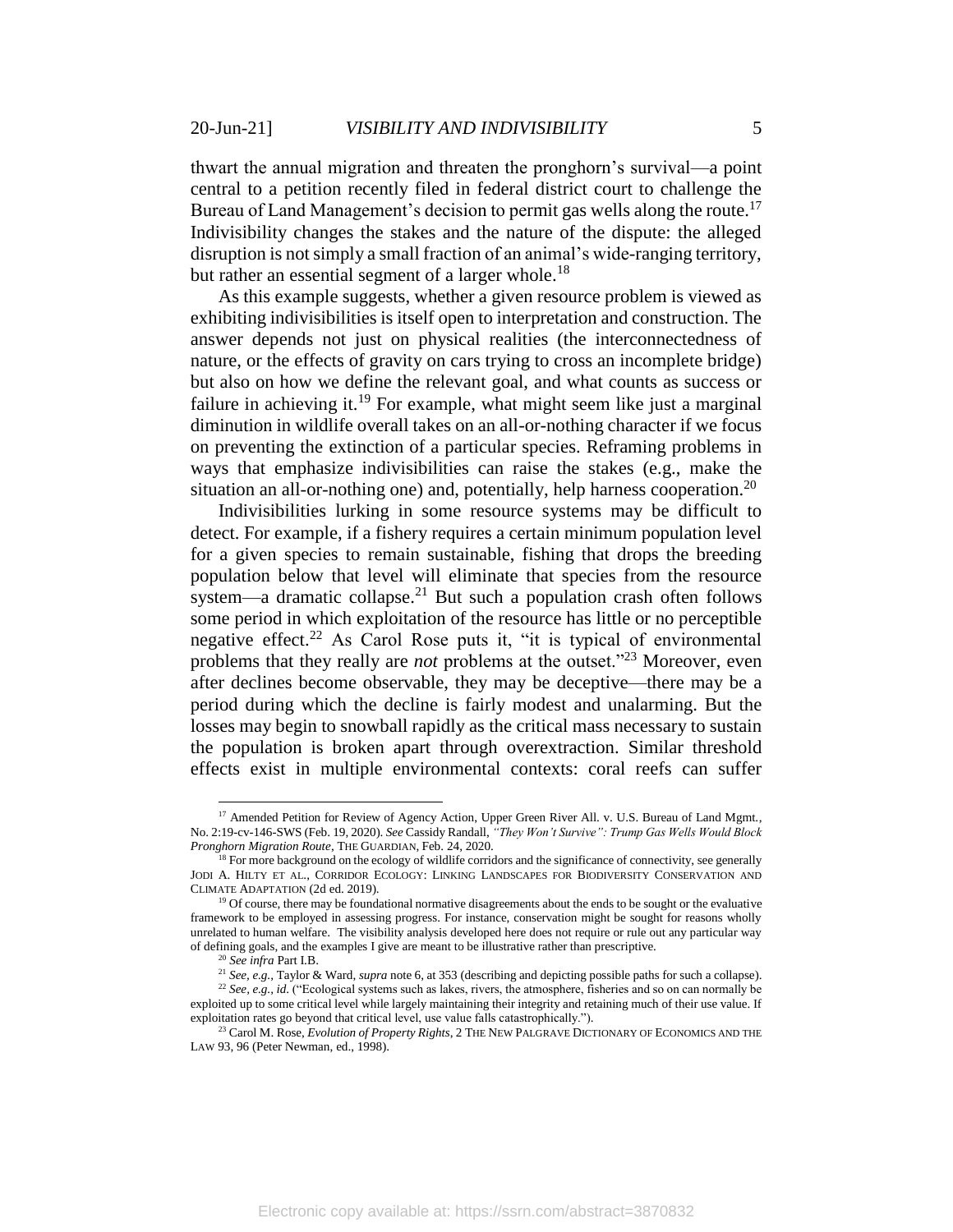devastating collapses when contaminants or temperatures reach a certain critical level; small ocean temperature changes can trigger a dramatic increase in hurricanes.<sup>24</sup>

<span id="page-6-1"></span><span id="page-6-0"></span>In cases like these, indivisibilities exist and strongly influence the potential for disastrous outcomes. But they may remain largely invisible to observers—until it is too late. A tragic example of this phenomenon can be found in the fate of the passenger pigeon, which was at one time the most common bird in North America, with massive flocks darkening the skies and populations numbering in the billions. <sup>25</sup> But intensive hunting quickly drove the passenger pigeon to extinction; the last surviving member of the species, Martha, died in the Cincinnati Zoo in 1914.<sup>26</sup> Because the passenger pigeon was a migratory species, it was only present intermittently in any given place, and because its evolutionary strategy was to form large flocks to evade predators, the birds always appeared in great quantity. There was no way to gauge their decline, and, just as important, no way to connect individual acts of groups of hunters to any particular increment of depletion.

<span id="page-6-2"></span>The need for a critical mass of passenger pigeons to carry on the species made the problem a "lumpy" or indivisible one; once exploitation of the resource crossed a critical threshold, the population collapsed irretrievably. The problem was one of low visibility. This was true in both of the senses to be explored in this essay: the shape of the collective action problem was opaque, as was the way that individual acts aggregated to impact the outcome. There was no real-time feedback as hunting proceeded, and hence no way to calibrate the intensity of harvesting to align with sustainable levels. There was also no incentive to do so. Without any way to coordinate with the other hunters, any individual's acts of forbearance would be meaningless; someone else would take up the slack. Better visibility could have made it possible to see, and pursue, a cooperative solution.

It is easy to chalk up the fate of the passenger pigeon to a tragedy of the commons, and to blame the birds' extinction on the lack of property rights or inadequate government regulation.<sup>27</sup> But this misses the fact that a cooperative solution might have become possible if only the participants could have seen more clearly what was going on. The ability to monitor and trace the impact of individual actions, always important in contexts involving collective goods or commonly owned resources, <sup>28</sup> takes on special

<sup>&</sup>lt;sup>24</sup> See, e.g., RICHARD J. LAZARUS, THE MAKING OF ENVIRONMENTAL LAW 11-14 (2004) (discussing "all or nothing" threshold effects in environmental contexts and citing these examples).

<sup>25</sup> *See generally* JOEL GREENBERG, A FEATHERED RIVER ACROSS THE SKY: THE PASSENGER PIGEON'S FLIGHT TO EXTINCTION (2014).

<sup>26</sup> *See id.* at xii.

<sup>&</sup>lt;sup>27</sup> See OSTROM, *supra* not[e 8,](#page-3-0) at 8-14 (1990) (critiquing commentators who argue that either "Leviathan" or privatization represent "the only way" to solve a commons dilemma).

<sup>&</sup>lt;sup>28</sup> *Id.* at 45, 94-100 (discussing the importance of monitoring in common resource settings); Steven J. Karau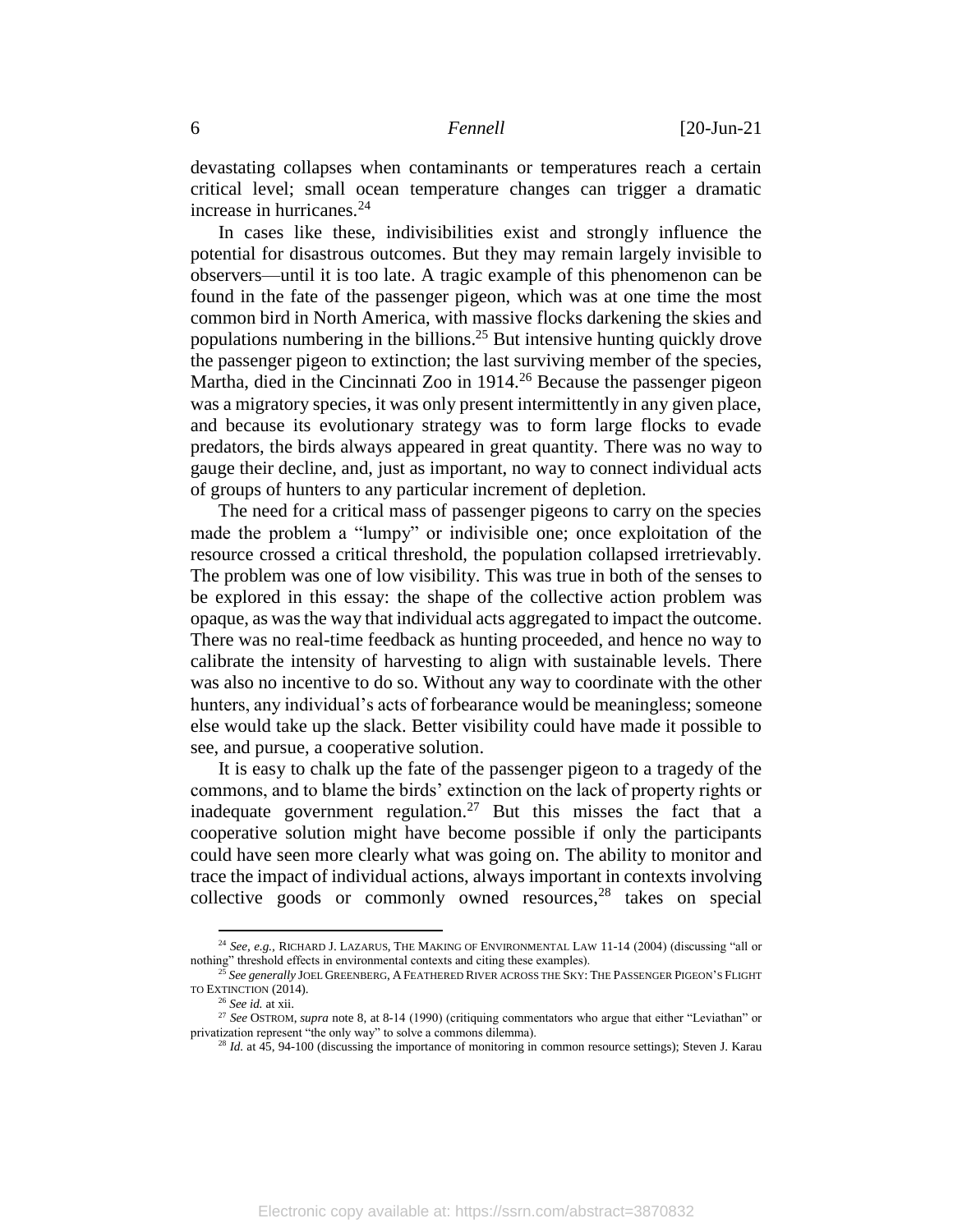$\overline{a}$ 

significance where indivisibilities are concerned. The reason relates to the ways in which the presence of indivisibilities alters the structure of a collective action problem and changes the prospects for cooperative action. The next section explains.

# <span id="page-7-1"></span>*B. Beyond the Tragedy of the Commons*

The standard tragedy of the commons story predicts that people with access to common-pool resources will act in a manner that is individually rational but socially harmful—they will "defect" by doing the selfish thing, rather than "cooperate." But that result depends on a set of quite specific assumptions, as becomes clear in examining the tragedy's two-person structural equivalent—the single-shot Prisoners' Dilemma (PD).<sup>29</sup>

The titular PD setup is one in which two prisoners, interrogated separately, each have the choice to cooperate (with each other) by remaining silent, or defect (by confessing).<sup>30</sup> If both confess, they both receive moderate sentences, say three years. If they both stay silent, they both receive short sentences, say one year. But if one confesses and the other stays silent, the confessor goes free and the silent one goes to prison for a long time, say seven years. Focusing solely on the prison consequences, each prisoner would rationally choose to confess no matter what the other person does. If the other person will stay silent, it is better to confess (going free versus one year), and if the other person will confess, it is still better to confess (three years versus seven).

<span id="page-7-0"></span>Under these conditions, and assuming no repeat play, binding contracts, social norms, or extra-legal consequences, there is a single equilibrium outcome: mutual defection.<sup>31</sup> The same analysis holds if we translate the story into a resource context where defecting involves overharvesting or polluting, and cooperating involves refraining from these actions—so long as one always does better defecting regardless of what the other players in the story do. Public goods games in which contributions are multiplied and distributed

<sup>&</sup>amp; Kipling D. Williams, *Social Loafing: A Meta-Analytic Review and Theoretical Integration*, J. PERSON. & SOC. PSYCH. 681, 683, 696, 700 (1993) (assessing studies examining how the ability to identify and evaluate individual contributions (including self-evaluation) can reduce "loafing" on group tasks).

 $29$  Scholars have often noted the structural equivalence between the Prisoners' Dilemma and the tragedy of the commons. *See* Rose *supra* not[e 11,](#page-3-1) at 564 (2020) (crediting Russell Hardin with the original insight and noting that it "is now a widely-accepted view") (citing Russell Hardin, *Collective Action as an Agreeable n-Prisoners' Dilemma*, 16 BEHAVIORAL SCIENCE 472 (1971)); *see also* OSTROM, *supra* not[e 8,](#page-3-0) at 3–5; BAIRD ET AL., supra note [2,](#page-2-2) at 34.

<sup>30</sup> *See, e.g.,* Lee Anne Fennell and Richard H. McAdams, *Inversion Aversion*, 86 U. CHI. L. REV. 797, 807-08 (2019) (presenting and describing a standard PD game matrix with these payoffs).

<sup>31</sup> *See, e.g.,* Richard H. McAdams, *Beyond the Prisoners' Dilemma Coordination, Game Theory, and Law*, 82 S. CAL. L. REV. 212 (2009). The mutual defection solution is a Nash equilibrium, named after John Nash, which describes a set of strategies in which no player can do better given the strategies of the other players. *See id.* at 212 n.9 (citing BAIRD ET AL., *supra* not[e 2,](#page-2-2) at 310).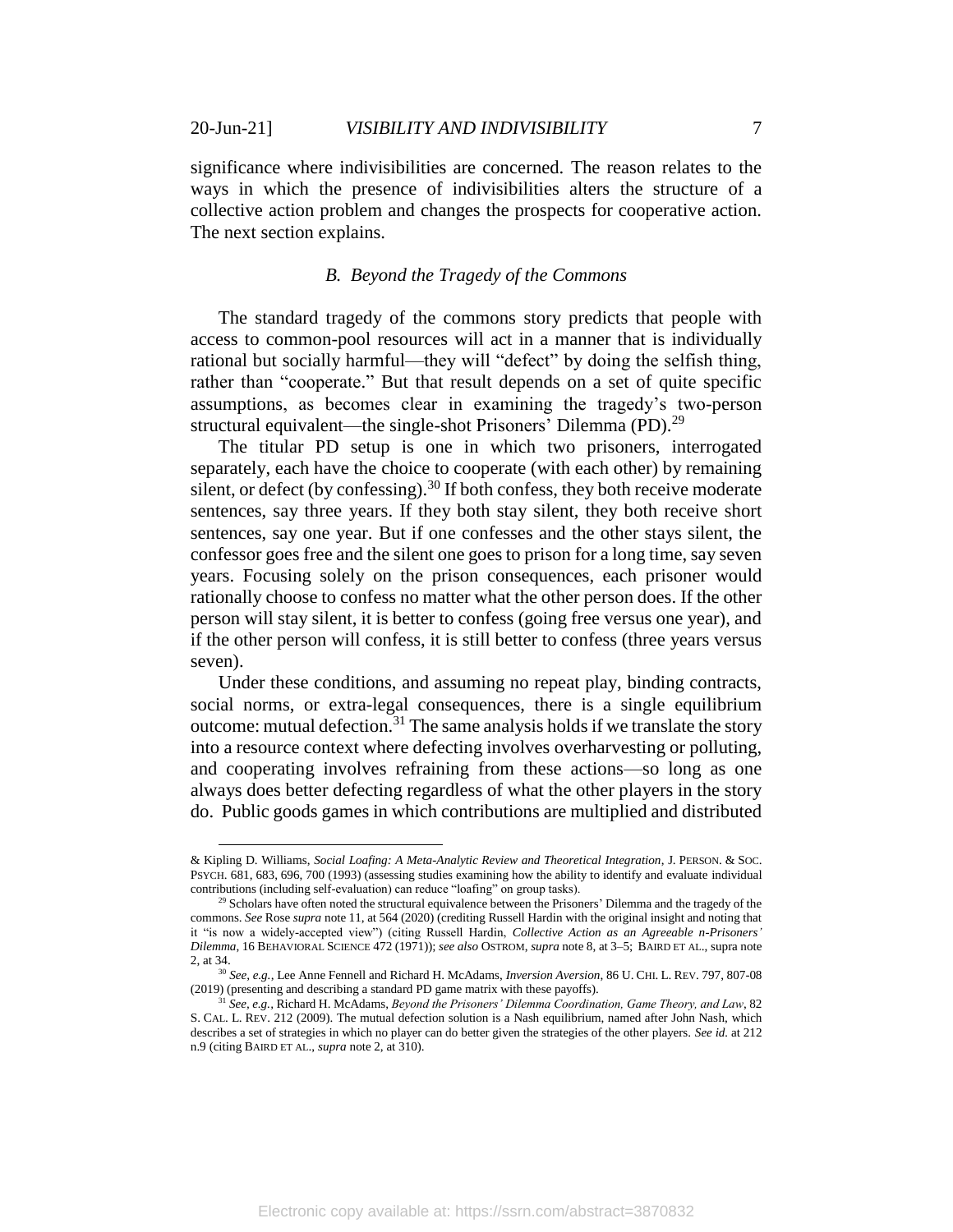<span id="page-8-3"></span><span id="page-8-0"></span>evenly to the players epitomize this structure; as long as the "multiplier" is smaller than the number of players, each player does best by defecting and contributing nothing, regardless of what anyone else does.<sup>32</sup> However, researchers have found that few situations, inside or outside the lab, match the payoff structure specified by the PD game.<sup>33</sup> As a result, the analyses that flow from it are unlikely to track real-world resource dilemmas.<sup>34</sup> There are many reasons for this divergence, but the one of interest here is the indivisibility of the good or goal, which keeps any party from enjoying a positive payoff unless enough people cooperate.

<span id="page-8-4"></span><span id="page-8-1"></span>When indivisibilities are present, the game differs markedly from the one suggested by the PD or tragedy of the commons template. Two other game theory templates are especially relevant, both evocatively named: the Stag Hunt (also called the Assurance Game), and Chicken (also called the Hawk-Dove Game).<sup>35</sup> The Stag Hunt story, based on a passage from Rousseau, involves two hunters who must choose whether to cooperate with each other to bring down a deer or defect by hunting rabbits individually.<sup>36</sup> The deer is a much better food source for the pair than the rabbits they can hunt on their own, but it is impossible for either of them to bag it alone.<sup>37</sup> A deer kill is an indivisible event; it is not helpful to halfway hunt a deer.<sup>38</sup> As a result, neither hunter wants to go deer hunting on her own; doing so would leave her hungry at the end of a wasted day. If the other hunter is not going to help bag a deer, rabbit hunting is her best bet. Here, the two hunters do best if they can be sure both will cooperate; with that assurance in place, they are not tempted (as

<span id="page-8-2"></span><sup>32</sup> *See* Pamela Oliver et al., *A Theory of the Critical Mass. I. Interdependence, Group Heterogeneity, and the Production of Collective Action,* 91 AM. J. SOC. 522, 540 (1985) (explaining that under such conditions, "predictions about others' behavior are irrelevant, for contributions are irrational no matter what other people do"). If, on the other hand, the multiplier is *larger* than the number of players, there is a different dominant strategy: everyone will contribute everything they have, regardless of what anyone else does. *See id*. at 533-34 (explaining that when production functions are linear, the slope determines which of two patterns will prevail: "[e]veryone will contribute either everything possible or nothing").

<sup>33</sup> *See, e.g.,* McAdams, *supra* not[e 31;](#page-7-0) Glenn W. Harrison & Jack Hirshleifer, *An Experimental Evaluation of Weakest Link/Best Shot Models of Public Goods*, 97 J. POL. ECON. 201, 201-02 (1989).

<sup>34</sup> *See, e.g.,* Fennell & McAdams, *supra* note [30,](#page-7-1) at 807-10 (discussing and citing literature on this point); OSTROM, *supra* note [8](#page-3-0) at [33-](#page-8-0)30 (criticizing the assumption that all collective-action problems are Prisoners' Dilemmas); McAdams, *supra* note [31](#page-7-0) (describing widespread overuse and misuse of the Prisoners' Dilemma framework by legal academics).

<sup>35</sup> *See, e.g.,* Taylor & Ward, *supra* not[e 6;](#page-2-1) McAdams, *supra* not[e 31.](#page-7-0) There are minor variations, not relevant here, between certain versions of the Assurance Game and the Stag Hunt. *See* Daphna Lewinsohn-Zamir, *Consumer Preferences, Citizen Preferences, and the Provision of Public Goods*, 108 YALE L.J. 377, 392 nn.39-40 (1998); *see also* Amartya K. Sen, *Isolation, Assurance and the Social Rate of Discount*, 81 Q.J. ECON. 112, 114-15 (1967) (formulating the "Assurance Problem").

<sup>&</sup>lt;sup>5</sup> See EDNA ULLMANN-MARGALIT, THE EMERGENCE OF NORMS 121 n.15 (1977) (quoting JEAN JACQUES ROUSSEAU, ON THE ORIGIN OF INEQUALITY 349 (G.D.H. Cole trans. 1952)).

<sup>&</sup>lt;sup>37</sup> *See id.* at 121 (quoting DAVID K. LEWIS, CONVENTION: A PHILOSOPHICAL STUDY 7 (1969).

<sup>38</sup> *See* Kristen Hawkes, *Sharing and Collective Action*, in EVOLUTIONARY ECOLOGY AND HUMAN BEHAVIOR 269, 288 (Eric Alden Smith & Bruce Winterhalder, eds., 1992) ("Hunters cannot bring down part of a giraffe."); LEWIS, *supra* not[e 37,](#page-8-1) at 7 ("[I]f even one of us deserts the stag hunt to catch a rabbit, the stag will get away; so the other stag hunters will not eat unless they desert too.").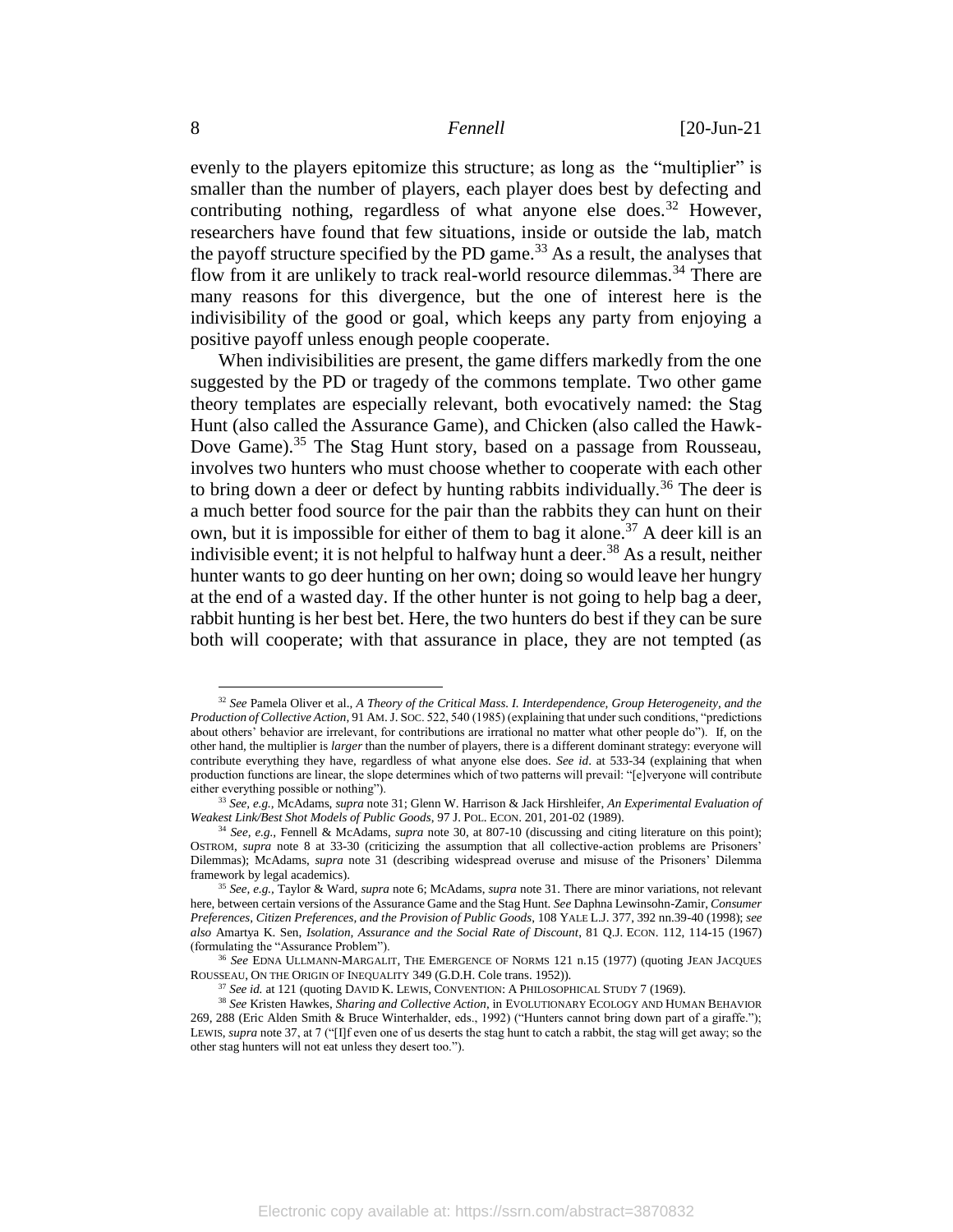they are in the PD game) to defect. $39$ 

This game setup illustrates the effects of indivisibility, but it diverges from most environmental or resource dilemmas in other respects. In the twoperson Stag Hunt game, each of the two players is necessary to bring down the lumpy ungulate, and the payoffs are symmetric. In most real-world situations, however, some degree of cooperation is needed to achieve an indivisible goal, but usually unanimous cooperation is not essential, and payoffs vary because different people need not all contribute the same amount of money, materials, or effort. In these cases, a second strategic interaction comes into play: Chicken.<sup>40</sup>

Chicken is named for a hazardous driving game in which two foolhardy motorists are set on a head-on collision course and one (or both) must swerve to avoid catastrophe.<sup>41</sup> A player can lose the game by swerving, but both players lose far worse by crashing. Each player would rather drive straight and win out over the swerver, yet she cannot safely do so unless she expects her opponent to swerve.<sup>42</sup> A crash is an indivisible event, a bad shared by all who experience it, and everyone has an interest in keeping it from happening. Dealmaking often features this dynamic—the worst outcome is the total loss of the surplus from completing the deal (a kind of crash), but each party wants more of that surplus.<sup>43</sup>

Putting the two games together, we can see that often there is a Chicken game in progress about who will cooperate to bring down the metaphorical stag in the story—the indivisible good that can be enjoyed only with enough cooperation. <sup>44</sup> Everyone loses if the stag is not brought down, but the ones who lose the most are those who chose the cooperative strategy only to go hungry. Everyone wins if the stag is brought down (assuming that sharing is required, or that it's impossible to exclude people from the spoils), but those who win the most are those who did not contribute anything to its demise (assuming unanimous participation is not required to bag the stag).

Indivisibilities change the collective action problem from one in which the dominant strategy is to defect, no matter what anyone else does, to one in which one's own best strategy depends crucially on what one expects others to do. In game theory jargon, there are *multiple equilibria*: <sup>45</sup> players may cooperate and achieve the indivisible good, or things may fall apart entirely

<sup>39</sup> *See, e.g.,* McAdams, *supra* not[e 31,](#page-7-0) at 221.

<sup>40</sup> *See, e.g.,* Taylor & Ward, *supra* not[e 6.](#page-2-1) 

<sup>41</sup> *See, e.g.,* BAIRD ET AL., *supra* not[e 2,](#page-2-2) at 44.

<sup>42</sup> *See id.* at 44*.*

<sup>43</sup> *See id.* at 43-44.

<sup>44</sup> *See* Hawkes*, supra* not[e 38,](#page-8-2) at 289 ("If there are more potential participants than the minimum required, however, games of Chicken arise over who shall complete the working group."); Taylor & Ward, *supra* note [6,](#page-2-1) at 357-58 (describing how Chicken and Assurance games interact in a fishing scenario where not everyone's cooperation is required).

<sup>45</sup> *See* McAdams, *supra* not[e 31,](#page-7-0) at 212.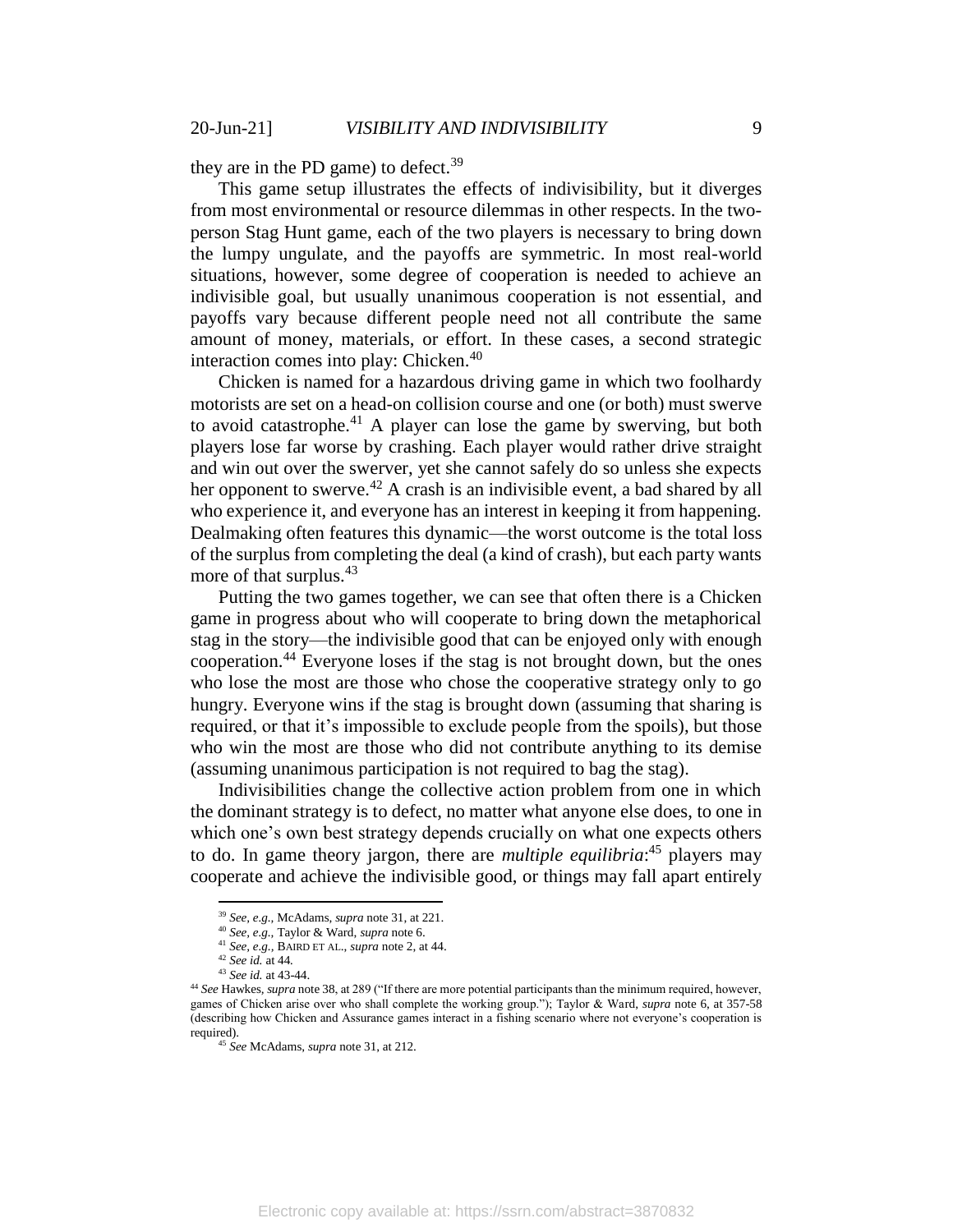due to miscalculations, lapses in communication, or strategic behavior. Recognizing that *expectations* determine actions and outcomes shifts the emphasis to how people form expectations about how others will act.<sup>46</sup>

### <span id="page-10-0"></span>II. STRUCTURE AND STRATEGY

Indivisibility is a game changer. Defecting is no longer the single dominant strategy; cooperation may be rational depending on what others will do. But players faced with indivisible resource problems may still act as if they are trapped in a tragedy of the commons.<sup> $47$ </sup> A core problem is the inability to observe or predict the choices that other people will make.<sup>48</sup> More foundationally, however, the terms of the game itself may be unclear. In this Part, I examine the structural features of indivisible resource problems and show how these features—and differences among them—influence the strategies of the players.

### *A. Anatomy of a Collective Action Problem*

The Stag Hunt and Chicken games both provide an intuitive sense of why indivisibility matters to cooperation: everyone stands to lose unless enough players choose the cooperative strategy. Real-world resource dilemmas are, of course, far more complex than these simple two-player games. We can further refine our understanding of collective action problems involving indivisibilities by focusing on three defining features: production functions, participation requirements, and payoffs.<sup>49</sup>

### 1. Production Functions

 $\overline{a}$ 

A production function is simply a way of capturing the relationship between inputs and outcomes in producing a particular good or bad.<sup>50</sup> Suppose we want to create a migration pathway. What happens to the value of the pathway as each incremental segment is added? If the pathway is only useful when it is complete (perhaps because it is essential that the animals using it be able to move between habitat patches located at each end), $51$  then

<sup>46</sup> *See* THOMAS C. SCHELLING, THE STRATEGY OF CONFLICT 54-58 (1960); Robert B. Ahdieh, *The Visible Hand: Coordination Functions of the Regulatory State*, 95 MINN. L. REV. 578, 618-19 (2010).

<sup>47</sup> *See* HARDIN, *supra* note [5,](#page-2-3) at 57-59 (discussing several reasons why the universal defection outcome associated with the PD might occur even when step goods are involved).

<sup>48</sup> *See id.* at 58-59 (describing the situation in which "members of a group must choose when they have deficient knowledge of how others are choosing").

<sup>49</sup> *See* FENNELL, *supra* not[e 6,](#page-2-1) at 47-49.

<sup>50</sup> *See* Oliver et al., *supra* not[e 32](#page-8-3) (describing and depicting various production functions for public goods).

<sup>51</sup> *See, e.g.,* Lynne Gilbert-Norton et al., *A Meta-Analytic Review of Corridor Effectiveness*, 24 CONSERV. BIO. 660, 667 (2010).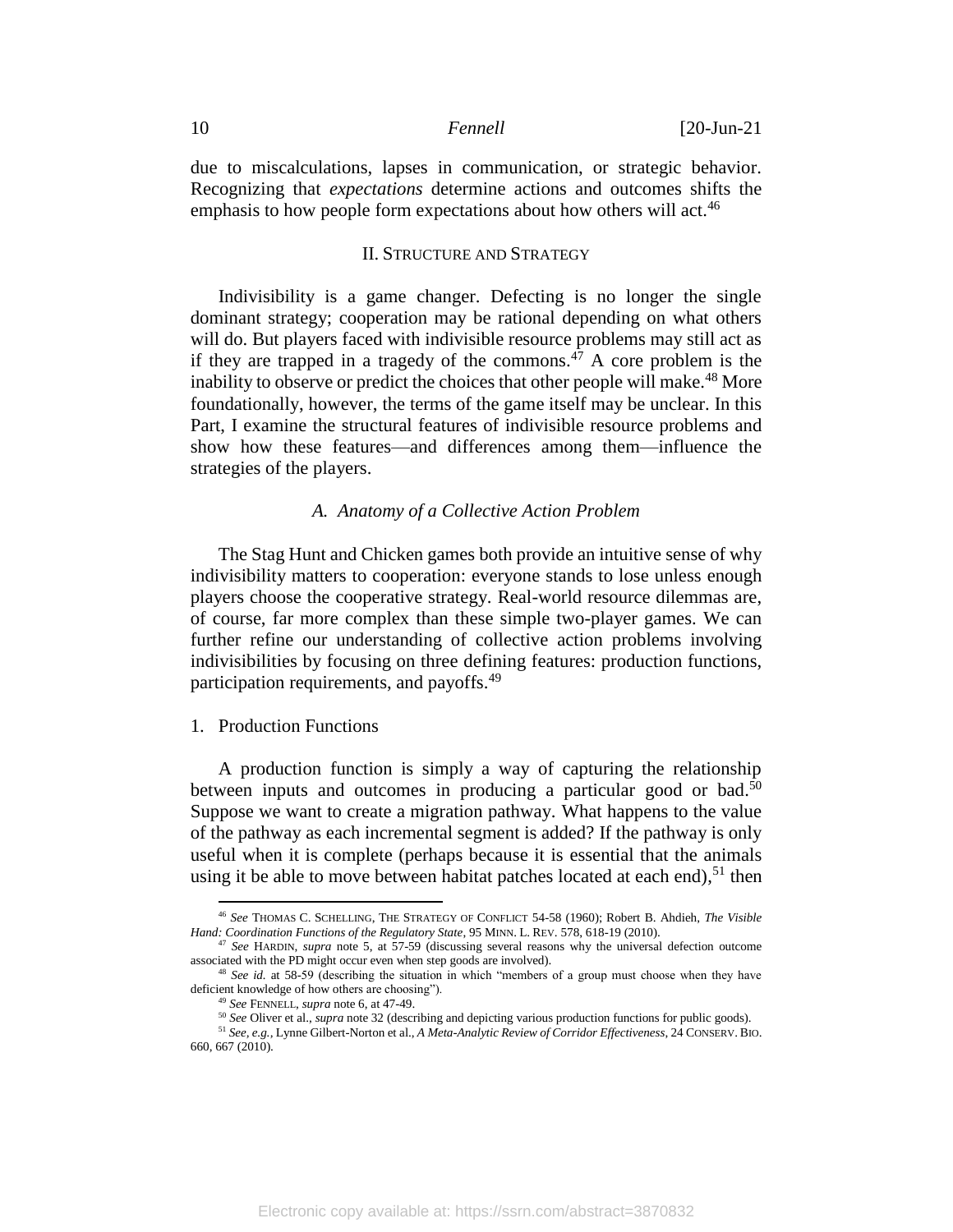*nothing* happens to the value of the pathway as each segment is added, until the final piece is put in place. Graphically, value follows a flat line until it suddenly jumps up in a large single step when the last segment is added and the path is completed.<sup>52</sup>

By contrast, a linear production function provides proportionate benefits as inputs are contributed. Think of a parking meter where adding each coin buys a proportionately calibrated unit of parking time, or a soup kitchen where each marginal ladle-full delivers a roughly equivalent nutritional benefit to an additional person. It is possible to quibble with all of these examples: even a partial wildlife corridor might provide some habitat benefits, people often need to park for discrete chunks of time, and soup production usually involves economies of scale. More generally, few if any goods involve a literal single step of value or exhibit a fully linear production function. Many production functions follow a more complex path that combines steps with slopes or contains regions of increasing or decreasing returns—or some of each.<sup>53</sup>

<span id="page-11-0"></span>It may also be unclear what production function best describes observed phenomena. For example, we may be uncertain whether a particular resource is more valuable consolidated into a single large chunk (which would suggest increasing returns to scale) or divided into smaller, scattered segments (which would suggest the opposite).<sup>54</sup> In environmental science, the famous SLOSS ("single large or several small") debate took up just this question in the habitat context, with largely inconclusive results.<sup>55</sup> Interconnectedness among organisms and habitats can make fragmentation harmful and consolidation valuable,<sup>56</sup> but smaller, well-separated areas can provide greater diversification of risk and may be less costly to add in already developed areas.<sup>57</sup> Still, we know that for many environmental goods, the whole is greater than the sum of the parts, and relatively small changes, such as those that break up minimum sustainable populations, can cause disproportionate harm.<sup>58</sup>

 $52$  The "last segment" might be any of the segments along the path, if each is essential.

<sup>53</sup> *See, e.g.,* HARDIN, *supra* not[e 5,](#page-2-3) at 57-59; Oliver et al., *supra* not[e 32,](#page-8-3) at 525-28.

<sup>&</sup>lt;sup>54</sup>Similar questions crop up in land assembly contexts, where holdout dynamics can make it difficult or impossible to tell whether component parcels are more highly valued separately in their existing uses or aggregated for a new use. *See, e.g.,* FENNELL, *supra* not[e 6,](#page-2-1) at 36-37.

<sup>55</sup> *See, e.g.,* ENRIC SALA, THE NATURE OF NATURE: WHY WE NEED THE WILD 154 (2020); HILTY ET AL., *supra* not[e 18,](#page-5-0) at 60.

<sup>56</sup> On the costs of fragmentation, see, for example SALA, *supra* not[e 55,](#page-11-0) at 153; HILTY ET AL., *supra* not[e 18,](#page-5-0)  at 55-82; Nick M. Haddad et al., *Habitat Fragmentation and Its Lasting Impact on Earth's Ecosystems*, 1 SCI. ADV. (March 20, 2015)[, https://advances.sciencemag.org/content/1/2/e1500052.full.](https://advances.sciencemag.org/content/1/2/e1500052.full)

<sup>57</sup> *See, e.g.,* SALA, *supra* not[e 55,](#page-11-0) at 154 (observing that "[s]mall protected areas may be the only practical tool in regions heavily populated by humans"); HILTY ET AL., *supra* not[e 18,](#page-5-0) at 146-63 (discussing potential drawbacks to corridors, including economic costs and "edge effects" from long and narrow pathways).

<sup>&</sup>lt;sup>58</sup> Similarly, protecting a resource like a fishery incompletely may do very little good compared with providing full protection. *See e.g.,* SALA, *supra* not[e 55,](#page-11-0) at 150 ("In protected areas that allow some fishing, the fish biomass does not even double. But in fully protected areas, the total biomass of fish is, on average, six times greater than in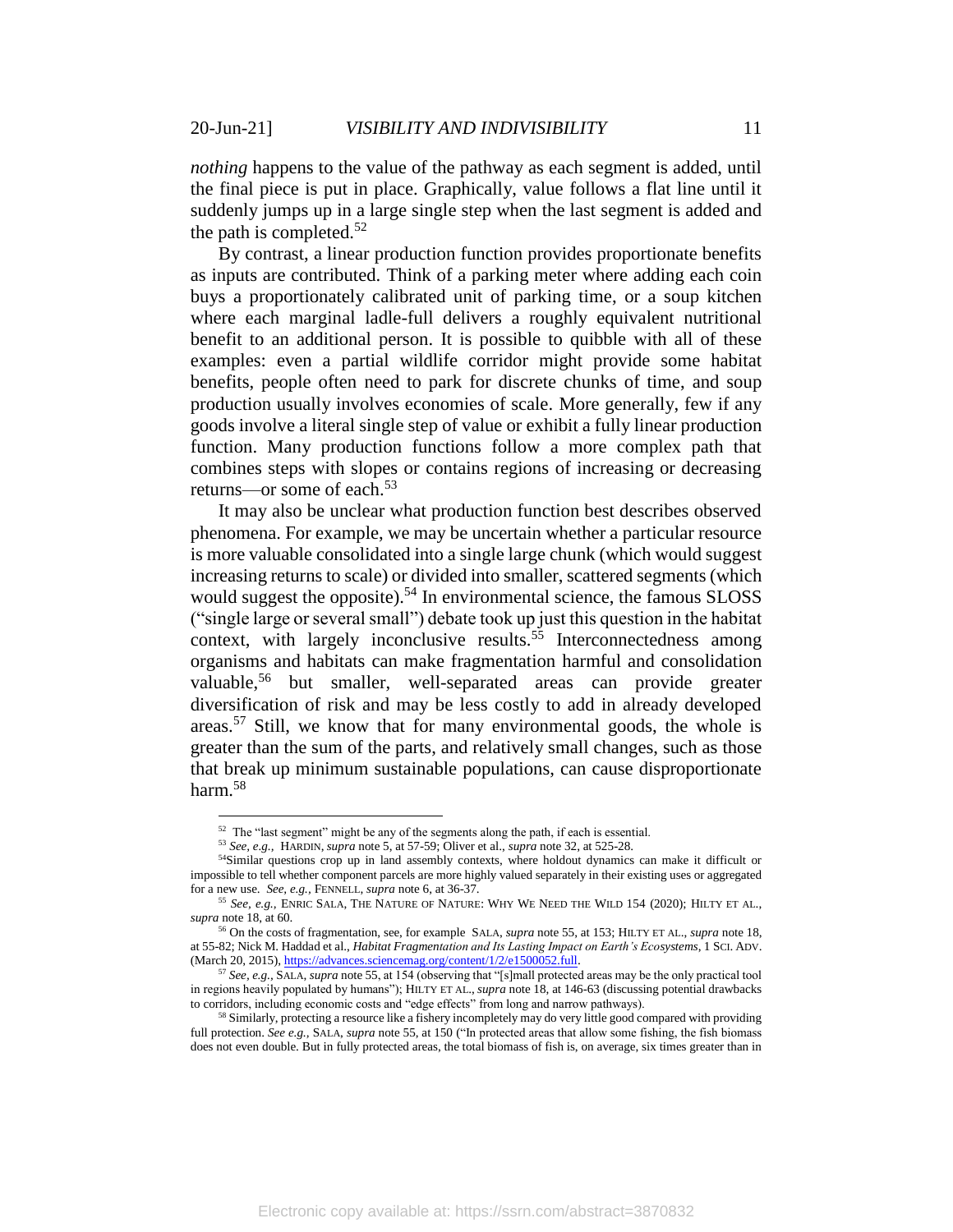A related problem is that even if we know that crossing a critical line will make a large difference, it may be unclear what state of the world that line corresponds to, or where our current state of affairs stands relative to it. In other words, we might know that there is a cliff effect in a particular resource context, but have no idea whether we are about to go over the cliff. Projections that extrapolate from existing or historical data may present a false picture where significant nonlinearities are present. As a result, models are constantly contested and revised, and an accurate story may emerge only after much damage has already occurred.<sup>59</sup>

Despite these caveats, the distinction between incremental and all-ornothing effects remains structurally significant. The lumpier or more indivisible a given good or goal is, the less possible it is for anyone to enjoy its benefits until the critical threshold is reached. This does not mean that people will always cooperate to produce the good, only that they are not categorically better off choosing not to do so. The good may be provided or preserved in its entirety, or it may be lost altogether. Which result will prevail? The answer depends on whose cooperation is necessary to the outcome, which brings us to participation requirements.

# 2. Participation Requirements

Participation requirements tell us who, exactly, must agree or contribute in order for a particular goal to be reached.<sup>60</sup> Where a physical input like real estate is necessary to produce the good, as in the case of a highway or wildlife corridor, cooperation must come from those who own or control the land lying along the path. If there is only one viable path, then every one of the people who owns land along it must cooperate, unless there is a coercive process like eminent domain to override their failure to cooperate. Other situations have more flexible participation requirements—often, merely "enough" people must cooperate, not any specific set of actors. For example, if vaccination of 90% of a population against a disease produces herd immunity sufficient to protect the community as a whole, then most, but not all, people must cooperate to produce that good.<sup>61</sup>

<span id="page-12-0"></span>For common pool resources like the passenger pigeon, participation requirements are tricky: forbearance by some people may be met by

unprotected areas nearby, and sharks are 15 times more abundant.").

<sup>59</sup> *See, e.g.,* Gordon, *supra* not[e 8,](#page-3-0) at 126–28 (discussing shifts in views about the state of fisheries); Thompson, *supra* note [1,](#page-1-0) at 258-59 (noting the significance of "scientific uncertainty" about the state of resources such as fisheries, and the tendency toward "tremendous wishful thinking" and overly optimistic construal of ambiguity).

 $60$  Although the discussion here focuses on the cooperation of individuals, many resource problems will require the cooperation of larger entities like firms or governments. We might think of these situations as involving an antecedent collective action problem among stakeholders or constituents to influence the incentives of the entities in question.

<sup>61</sup> *See* THOMAS C. SCHELLING, MICROMOTIVES AND MACROBEHAVIOR 222-23 (revised ed. 2006)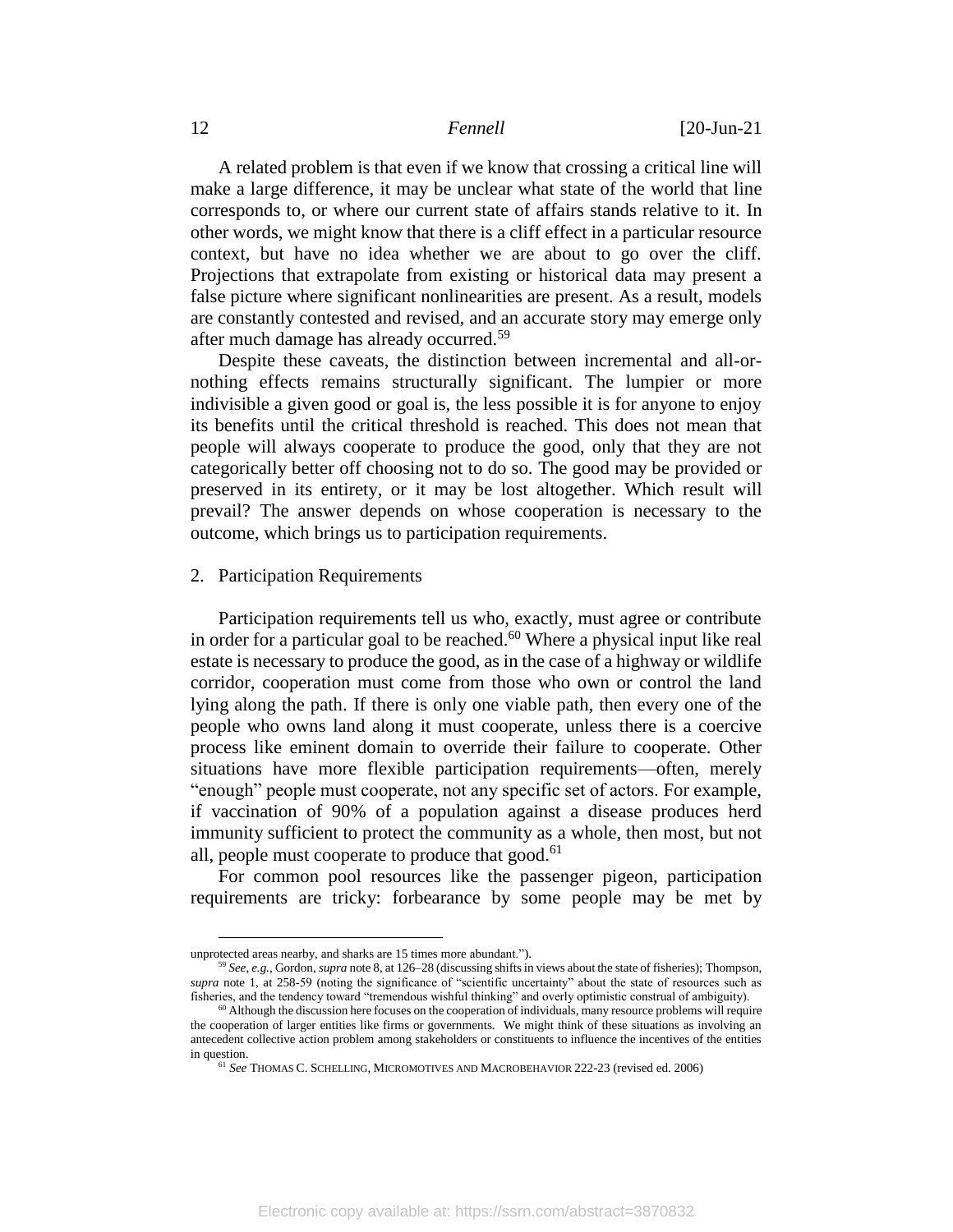intensified hunting from others. Everyone who is in a position to hunt intensively can affect the outcome. By contrast, participation requirements are quite open-ended when a monetary goal is involved because the necessary threshold can be met by any one person or combination of persons with the necessary funds. The indivisibility of the good in question and the stringency of the participation requirements tell us a great deal about who needs to cooperate, but these factors do not tell us whether that cooperation will occur. For that, we need to examine payoffs.

### 3. Payoffs

The signature feature of an indivisible good is that no one can enjoy any increment of the good until it is supplied in full (or in some minimally useful chunk). As a result, payoffs do not rise above zero for *anyone* unless enough people cooperate (per the participation requirements) to supply the good (or avoid the bad). This foundationally changes the dynamics of the situation and keeps noncooperation from being the dominant strategy under all circumstances. Failing to cooperate *could* win one a higher payoff (if it is possible to free ride on others or extract more surplus), and cooperating *could* reduce one's payoff below the initial baseline (wasting effort futilely hunting a stag alone), but cooperating might also make the critical difference between being able to enjoy a large indivisible good (or dodge a catastrophe) and losing out on that opportunity altogether.

Several features determine the specifics of a given payoff structure. If not everyone's participation is essential to supply the good, is it possible to exclude noncontributors from the benefits? If the indivisible good is supplied, are the gains distributed symmetrically (as in the Stag Hunt) or asymmetrically (as in Chicken)? If the threshold is not reached, can those who have contributed get their contributions back, or are they simply forfeited? If the threshold is exceeded, who (if anyone) gets the excess? Finally, once people contribute to the good in question, can their contributions be "raided" or eroded by noncontributors? For example, if some fishers curtail their fishing to improve sustainability, can a noncooperating subset of fishers intensify their own efforts to nullify (and profit from) those efforts?

Any factor that influences how and whether contributions to the good can be wasted, enjoyed, eroded, raided, or undone by other actors can alter the expected payoff from cooperating. The next sections elaborate on these and other aspects of a resource game's structure. The prospects for cooperation depend on one's ability to see this structure and predict the moves of others within it.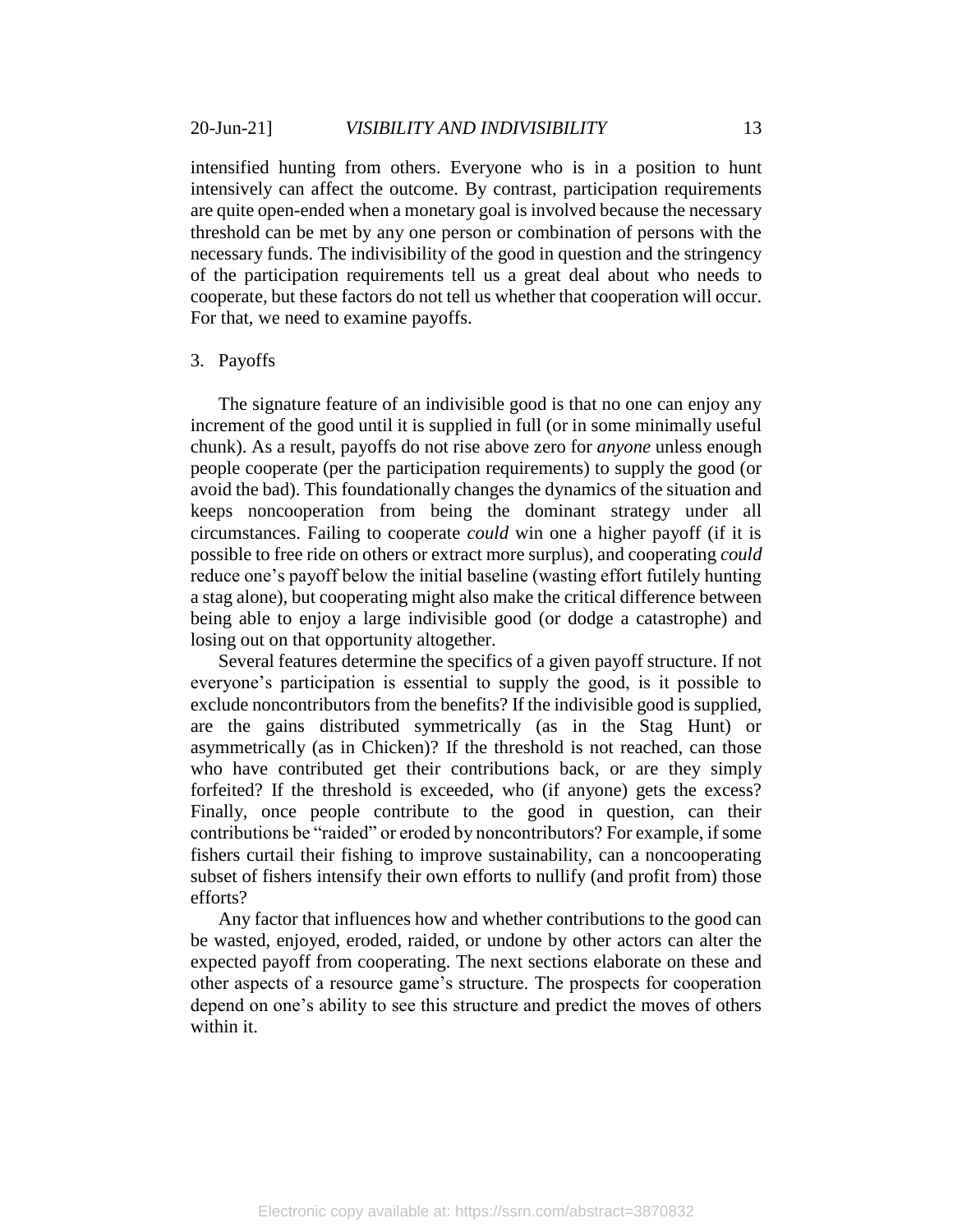### *B. A Lumpy Public Goods Game*

Research has investigated contribution decisions in stylized experimental settings where the rules of the game are made explicit. Of particular interest for our discussion are games in which players must choose whether or not to contribute to a central fund, where meeting a particular threshold of contributions will trigger the payment of a large bonus to be distributed among all the players. This setup replicates a lumpy public good, like finding a cure for a disease or saving a species. The good has an all-or-nothing quality; it generates benefits for everyone if it is provided, and no benefits for anyone if it is not.

<span id="page-14-0"></span>A standard game might involve seven players who are each given \$5 that they can contribute (entirely) or keep.<sup>62</sup> If at least five contribute, a bonus of \$70 pays out to the group in equal shares (\$10 each). But if the threshold is not reached, the contributors go home empty-handed. Likewise, if the contribution is exceeded, no one gets more than their share of the bonus. Notably, players need not engage in guesswork about production functions, participation requirements, or payoffs. Unlike real-world resource dilemmas, where the shape of the problem is often opaque, the experimental game's structure is expressly conveyed in the instructions. This transparency immediately resolves one set of visibility problems, but it leaves players uncertain about the strategies that other players will pursue.

What do we expect will happen? No one can enjoy any payoffs unless the threshold is reached, so there is some motive to contribute. At the same time, there is a risk of losing the money if the threshold is not reached, as well as an opportunity to gain even more by hanging onto one's money if the threshold will be reached in any case. In an experiment similar to this, nearly two-thirds of the players chose to contribute under such conditions. <sup>63</sup> Is it possible to do better? One experimental intervention involved a money-back guarantee similar to the funding one might find on a platform like Kickstarter: if the threshold is not reached, everyone gets their money back. Interestingly, this did not seem to help significantly.<sup>64</sup> On the one hand, it was reassuring to the players that they would not lose their money if the threshold was not reached. But on the other hand, they could also predict that the money-back feature would reassure others, making it more likely their own contribution

<sup>62</sup> *See, e.g.,* Robyn M. Dawes et al., *Organizing Groups for Collective Action*, 80 AM. POL. SCI. REV. 1171 (1986) (presenting results of similarly structured games); Christopher C. Fennell & Lee Anne Fennell, *Fear and Greed in Tax Policy: A Qualitative Research Agenda*, 13 WASH. U. J. L. & POL'Y 75, 93-100 (2003) (discussing and analyzing games involving step-level goods).

<sup>63</sup> *See* Dawes et al., *supra* not[e 62,](#page-14-0) at 1176-78 & tbl. 2.

<sup>64</sup> *See id*. at 1175-78. There are, however, anecdotal reports of success with this method. *See id.* at 1172. For discussion of this approach and variations on it, see generally Julia Y. Lee, *Gaining Assurances*, 2012 WIS. L. REV. 1137 (2012).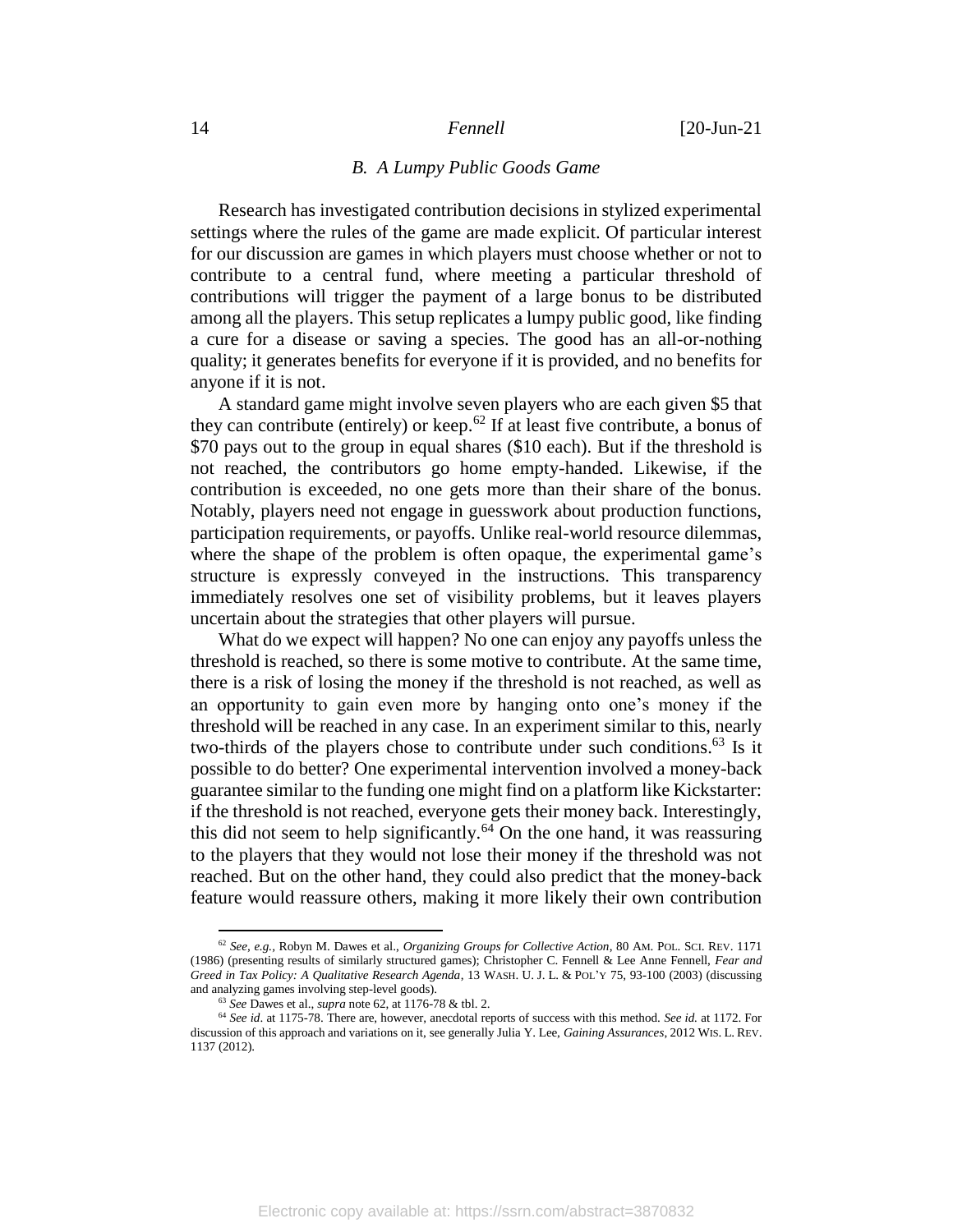would not be needed after all.<sup>65</sup> Free riding remained a problem.

More effective was an intervention that effectively kept noncontributors from gaining anything by defecting.<sup>66</sup> It was easy to accomplish this result in the experimental setting by specifying that no one could leave with more than \$10 (the share of the bonus that each player would receive if the threshold was reached). As long as the threshold was reached, everyone received an identical payoff, whether they contributed or not. Yet in many real-world contexts, there is no way to meaningfully offer refunds or keep noncontributors from free riding. Efforts expended on conservation measures generally cannot be clawed back if those efforts fail; if they succeed, the results will be enjoyed or shared by noncontributors as well as contributors.

What alternatives exist? One answer is to inculcate norms of cooperation, so that people suffer shame and social stigma if they do not cooperate, and enjoy peer approval or esteem if they do cooperate.<sup>67</sup> This is another way of rewarding cooperation and punishing defection, only using non-monetary payoffs. We will return to this possibility, and its connections to visibility, below. <sup>68</sup> But first it is worth emphasizing a way in which self-interest alone can solve the free-rider problem: if people are convinced that their own contribution is essential to the outcome. When goods are indivisible and everyone stands to benefit from their provision—or suffer from their absence—it can be rational (in a narrow self-interested sense) for people to contribute.<sup>69</sup> The next section explains.

# <span id="page-15-0"></span>*C. The Importance of Being Essential*

When goods are indivisible, each piece of the whole matters. That can generate holdout problems, because each person who controls an essential element has an effective veto. However, participation requirements vary: often, the good may be supplied (or the bad avoided), even if some people do not cooperate or contribute. That eases the holdout problem, but introduces a second problem: noncooperators can improve their payoff relative to cooperators by free riding, if enough cooperators exist to provide the good.

A third problem, a sense of futility, can block progress whenever a high threshold must be reached in order to supply a good or avoid a bad. People

<sup>65</sup> *See* Dawes et al., *supra* not[e 62,](#page-14-0) at 1174.

<sup>66</sup> *Id.* at 1175, 1183.

<sup>67</sup> *See, e.g.,* Richard H. McAdams, *The Origin, Development, and Regulation of Norms*, 96 MICH. L. REV. 338 (1997).

<sup>68</sup> *See infra* Part III.D.

<sup>69</sup> *See, e.g.,* Glenn W. Harrison & Jack Hirshleifer, *An Experimental Analysis of Weakest Link/Best Shot Models of Public Goods*, 97 J. POLIT. ECON. 201, 203 (1989) ("In desperate circumstances in which each person must do his or her duty (and even more) if the community is to survive, what appears to be self-sacrificing behavior may actually be selfishly optimal in swinging the balance between community viability and social collapse.").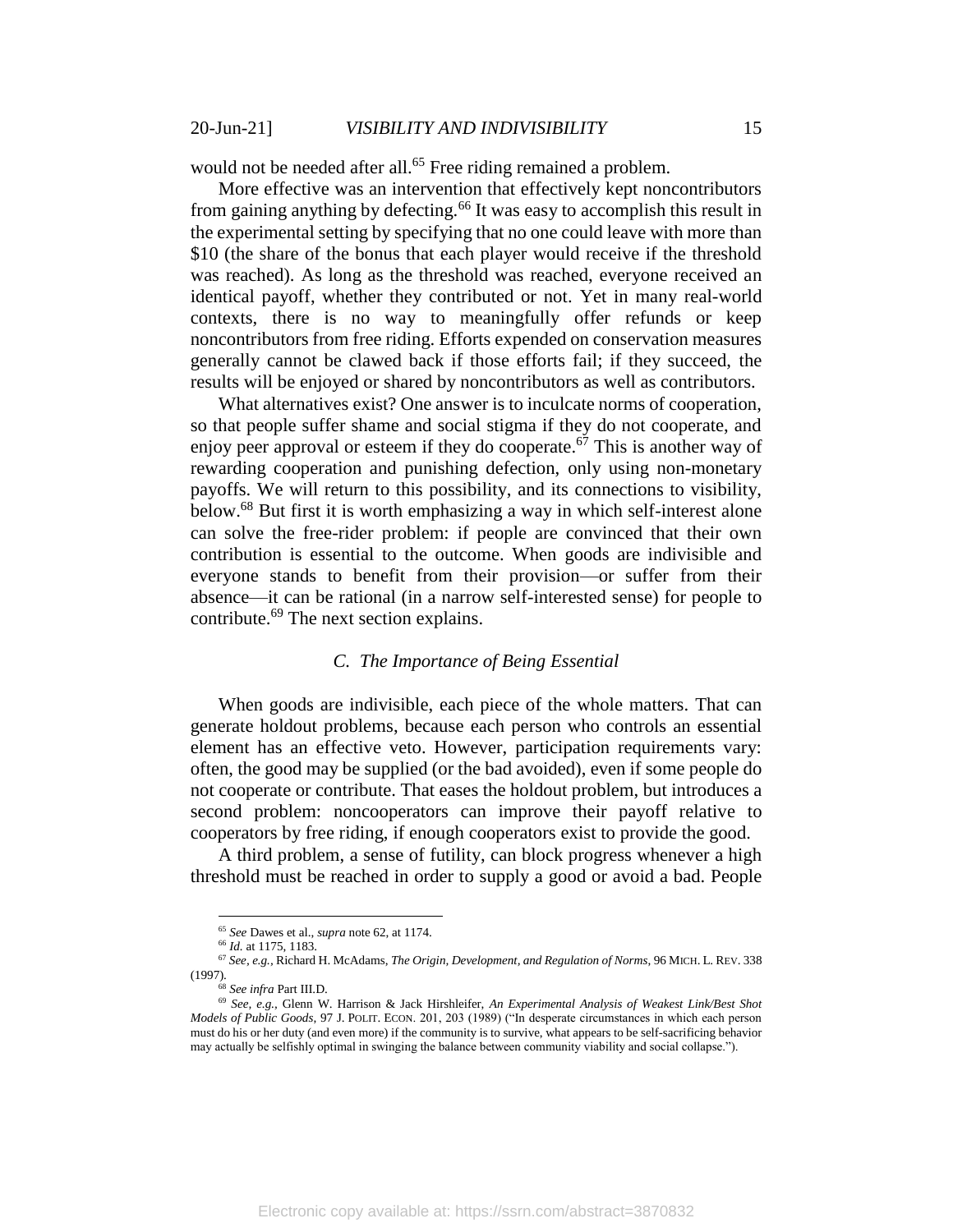<span id="page-16-0"></span>may refrain from cooperating or contributing because they feel their efforts can make no difference against such a vast problem. Benjamin Hale describes the disabling sense of "causal impotence" that can impede progress in the climate change context,<sup>70</sup> and other scholars have noted how "drop in the bucket" perceptions can deter action and dissipate personal responsibility.<sup>71</sup> As Arden Rowell and Kenworthey Bilz explain, people may distance themselves from environmental problems by emphasizing the insignificance of their own marginal impact: "'It's not like me riding my bike to work is going to magically fix local air quality $\frac{1}{12}$ 

All three of these problems (holding out, free riding, and futility) relate to the significance of being essential to producing a particular good, whether that means putting together a physical assembly like a wildlife corridor or highway, reaching a goal like curing a disease or winning an election, or avoiding a catastrophic result like species collapse. Where a good has a lumpy all-or-nothing character, contributions toward producing it can be futile, critical, or superfluous.<sup>73</sup> If one's payoffs stem only from the provision of the good (or lack thereof), and not also from intrinsic or social rewards from cooperating (or punishments for not cooperating), then one would rationally contribute one's own efforts or resources when three conditions are met: (1) one's contribution will be critical to the outcome; (2) one will reap enough from the provision of the good to more than cover the cost of contributing; and (3) it is not possible to improve one's payoff by deviating from the cooperative strategy.

In a simple two-person Stag Hunt game, these conditions are relatively easy to meet. The participation of either party makes the other party's participation critical to the outcome, and the payoffs assume that the spoils will be shared in a way that makes that critical participation worthwhile. Futility—hunting stag alone—is the only risk in the story, and it is entirely eliminated if the (only) other player can be counted on to hunt stag. The cooperative solution is assured if each party can see that the other will cooperate. In other words, visibility alone can do the trick. This outcome is also stable: neither party will do better defecting so long as the other

<sup>70</sup> Benjamin Hale, *Nonrenewable Resources and the Inevitability of Outcomes*, 94 THE MONIST 369, 381-82 (2011).

<sup>71</sup> *See, e.g.,* Daniel Bartels & Russell C. Burnett, *A Group Construal Account of Drop-in-the-Bucket Thinking in Policy Preference and Moral Judgment*, 47 J. EXPERIMENTAL SOC. PSYCH. 50, 50-51 (2011) (discussing Peter Unger's notion of "futility thinking" and connecting it to "drop-in-the-bucket thinking" in which a larger denominator makes a given saving of lives or resources seem less compelling)*; see also* ULLMANN-MARGALIT, *supra* note [36,](#page-8-4) at 28–29 (discussing how the "condition of individual insignificance" can produce higher levels of defection).

<sup>72</sup> ROWELL & BILZ, *supra* not[e 3,](#page-2-4) at 34.

<sup>73</sup> *See* Amnon Rapoport, *Provision of Public Goods and the MCS Experimental Paradigm*, 79 AM. POL. SCI. REV. 148, 149-51 (1985) (discussing payoff calculations that depend on whether one's will be "critical" rather than wasted or unnecessary); Dawes et al., *supra* not[e 62,](#page-14-0) at 1178-81 (examining probabilities of being "futile, critical, and redundant"); *see also* Fennell & Fennell, *supra* not[e 62,](#page-14-0) at 93-96.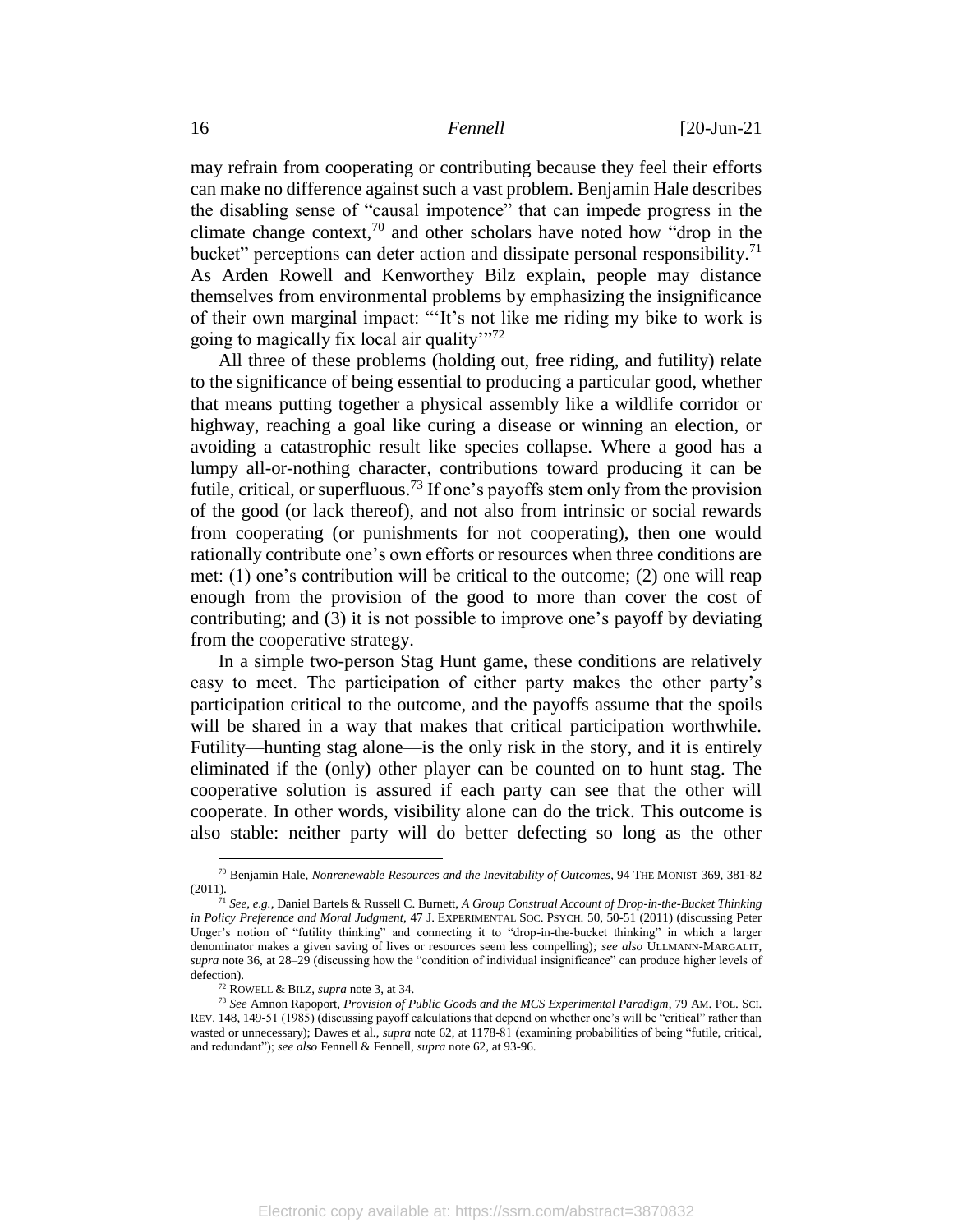cooperates. In many real-world settings, however, at least one of these conditions fails.

Futility often presents a large threat in many-player contexts. Convincing people that their efforts are important—that they will add up to something can, counterintuitively, be approached by asking for very little. The 1938 "March of Dimes" campaign to eradicate polio took just this tack, soliciting a contribution increment that was both clear and broadly attainable—one  $\dim e^{74}$  Research on charitable contributions has found that communicating messages like "even a penny will help" can induce more people to contribute, at least in face-to-face solicitation settings—an effect known as "legitimizing paltry contributions."<sup>75</sup> In the context of an indivisible good, the message is only conditionally true; a penny or a dime will not help at all, unless enough other people contribute as well. Perhaps such solicitations send the message that the solicitors are confident about being able to assemble a large enough chunk of contributions to supply a large indivisible good like curing a disease.

Where not everyone's participation is essential, the prospect of free riding arises—assuming the good is one from which noncontributors cannot be excluded. Here visibility might actually seem to backfire if it enables people to see when enough others have contributed and they can safely free ride. If everyone tries to sit back and watch, making contributions visible might mean that there are no contributions to see. Yet keeping contributions hidden leaves people with no guidance about the best strategy to pursue, other than their own assumptions about what others are doing—assumptions that are prone to systematic distortions.<sup>76</sup> Making choices in the dark, people may be paralyzed by a sense of futility, tempted by the prospect of free riding on others, or fearful of others free riding on them. In the absence of a regulatory approach that *requires* participation, what alternatives remain?

<span id="page-17-0"></span>One possibility is to construct indivisible goals that effectively make everyone's cooperation essential (as it is in the two-person Stag Hunt). Samuel Popkin's analysis of political entrepreneurship in peasant movements

<sup>74</sup> *See Origin Of Our Name,* March of Dimes, [https://www.marchofdimes.org/mission/eddie-cantor-and-the](https://www.marchofdimes.org/mission/eddie-cantor-and-the-origin-of-the-march-of-dimes.aspx)[origin-of-the-march-of-dimes.aspx.](https://www.marchofdimes.org/mission/eddie-cantor-and-the-origin-of-the-march-of-dimes.aspx)

<sup>75</sup> *See* Robert B. Cialdini & David A. Schroeder, *Increasing Compliance by Legitimizing Paltry Contributions: When Even a Penny Helps*, 34 J. PERSONALITY & SOC. PSYCH. 599 (1976); *see also* Indranil Goswami & Oleg Urminsky, *When Should the Ask be a Nudge? The Effect of Default Amounts on Charitable Donations*, 59 J. MKTG. RESEARCH 829 (2016) (presenting results indicating that low defaults increase contribution rates, but also cause people to scale back their contributions to the default amount).

<sup>76</sup> The psychological study of "social projection" has identified a number of biases, including "the false consensus effect" (assuming that one's own behaviors or beliefs are more prevalent than they actually are) and the "uniqueness bias" (underestimating how many others will act as commendably as oneself when engaged in good behaviors, or overestimating how many others will act as poorly as oneself when engaged in bad behaviors). *See, e.g.,* Benoit Monin & Michael Norton, *Perceptions of a Fluid Consensus: Uniqueness Bias, False Consensus, False Polarization, and Pluralistic Ignorance in a Water Conservation Crisis*, 29 PERSONALITY AND SOC. PSYCH. BULL. 559 (2003). *See also* McAdams, *supra* not[e 67,](#page-15-0) at 400-05 (discussing problems communicating a consensus and the prevalence of "false consensus" effects).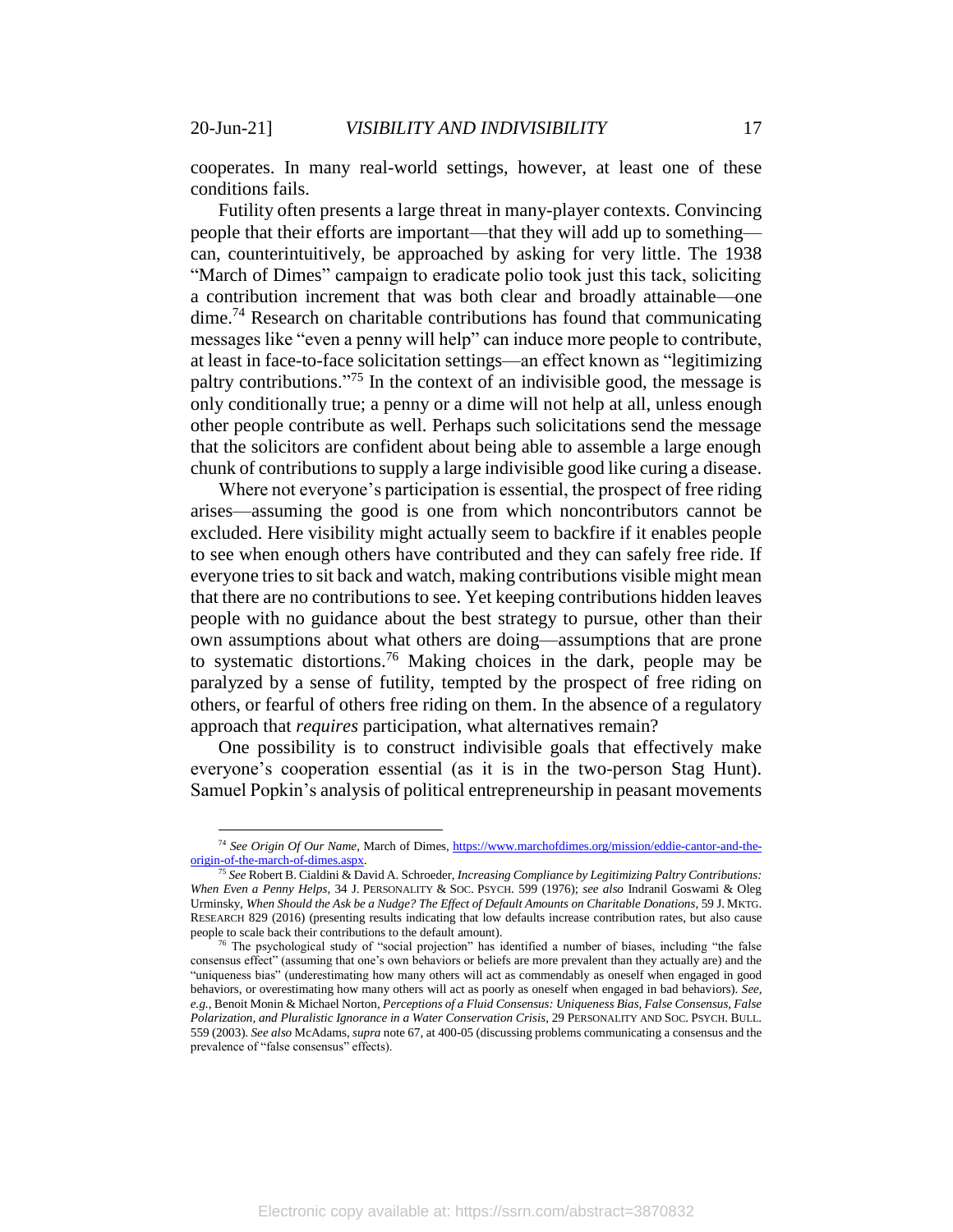offers useful insight on this point: "if a large overall goal can be broken into many small independent pieces, all of which are necessary, the free-rider problem can be overcome, for if each person has a monopoly on a necessary factor for the final goal, all contributions are essential."<sup>77</sup> This observation is consistent with research findings on dilemmas that have a "weakest link" structure in which any failure to contribute is fatal to the goal.<sup>78</sup>

Returning to the lumpy public goods game above, suppose that *every* player had to contribute their \$5 in order for the threshold to be met for receiving the bonus. This makes the game easier to solve in one way, because there is no opportunity for anyone to free ride, but it also makes it seem riskier to contribute if people are uncertain that others will also contribute. The prospects for cooperation remain relatively high, however, because everyone is in symmetrical positions with respect to contributions and payoffs; all that is needed is mutual assurance that all will contribute.

A different dynamic occurs in many land assembly contexts. Here, the fact that each landowner's parcel is essential to a planned project (a highway, say, or a major redevelopment effort) presents a holdout problem that can thwart efforts to put the pieces together through private sales. Such holdout problems form a primary rationale for eminent domain, which overrides the need to assemble cooperation from all of the landowners. Far from facilitating cooperation, knowledge of one's own centrality to the overall scheme can prompt strategic behavior in attempting to gain more of the assembly surplus. This strategizing can raise costs or even sink the assembly altogether. Hence the observation that private developers, who are not subject to the same transparency requirements as governments, might be in a better position to assemble land in some contexts because they can rely on secrecy and proxy purchasers to obscure their assembly plans.<sup>79</sup>

Being essential, and knowing it, goes from spurring cooperation in a public goods game to impeding it in the land assembly case. Why? The answer relates to whether a player can do even better by *threatening* not to cooperate. This possibility did not exist in the stylized Stag Hunt, because cooperation involved symmetrical and essential contributions and both players stood to get equal payoffs. By contrast, Chicken presents the possibility that, in achieving an indivisible good (avoiding a crash) one party wins more than the other—facts that much more closely resemble real-world resource dilemmas in which different parties stand to gain or lose different

<sup>77</sup> SAMUEL L. POPKIN, THE RATIONAL PEASANT: THE POLITICAL ECONOMY OF RURAL SOCIETY IN VIETNAM 257 (1979).

<sup>78</sup> *See, e.g.,* Harrison & Hirshleifer, *supra* not[e 33;](#page-8-0) Hawkes, *supra* not[e 38,](#page-8-2) at 288-89.

<sup>79</sup> *See* Daniel B. Kelly, *The "Public Use" Requirement in Eminent Domain Law: A Rationale Based on Secret Purchases and Private Influence*, 92 CORNELL L. REV. 1, 20–24 (2006).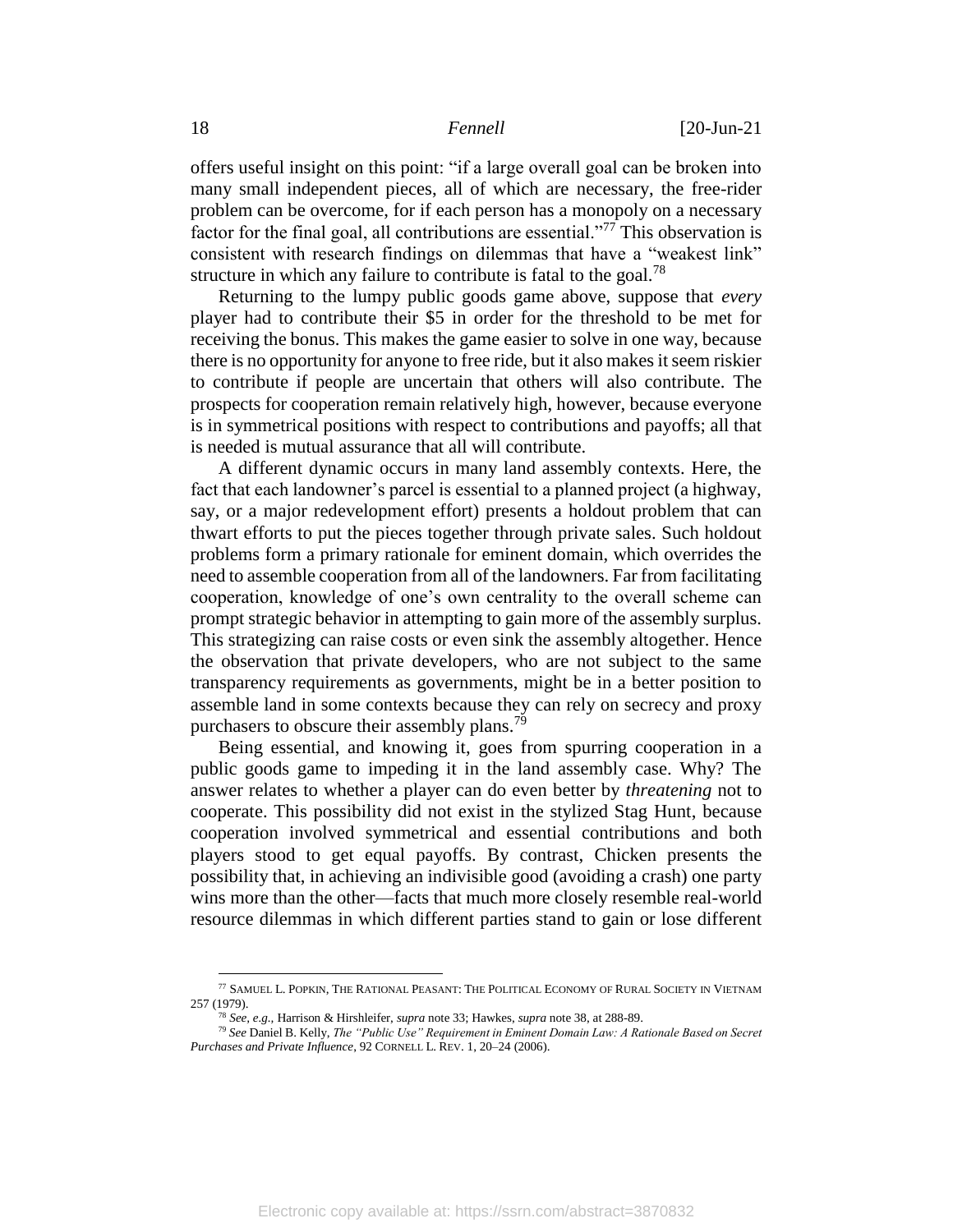<span id="page-19-0"></span>amounts from realizing an indivisible goal.<sup>80</sup>

 $\overline{a}$ 

Even in Chicken, everyone finds it in their own interest to cooperate if necessary, to avoid the crash outcome. But the game is a dangerous one because each party wants to glean more surplus along the way. Parties miscalculate and wind up destroying deals that would be valuable for all concerned. Even though visibility seems like part of the problem, it is the knowledge of one's own centrality to the goal coupled with *misreading* what the other party will do that leads to tragedy. Refusal to swerve in Chicken is always based on a prediction that the other party *will* swerve. Where it is clear that this is not the case, swerving becomes the best strategy. This is why one party's unilateral precommitment to not swerving (by tearing out the steering wheel, for example) can ensure a win while precluding a tragic crash—but only if the other party sees it! <sup>81</sup>

In short, visibility can improve predictions about the behavior of others, as well as about the structure of the game that is underway. The next Part explains how enhanced visibility can promote cooperative rather than destructive equilibria.

### III. ENHANCING VISIBILITY

Because indivisible goods have an all-or-nothing structure, there can often be a razor's edge dynamic in which things could go either of two very different directions—complete success or total failure. How can visibility tip equilibria in the direction of conservation rather than devastation, viability rather than extinction, sustainability rather than catastrophe? The good news is that a problem's indivisible structure can help catalyze cooperation. The fact that achieving the cooperative solution is in the interest of all concerned makes it possible for policies to work with, rather than against, self-interest. The bad news is that indivisible environmental problems often suffer from low visibility along a number of dimensions. Not only is their structure often opaque, the strategies undertaken by other players may be impossible to

<sup>&</sup>lt;sup>80</sup> A related possibility is that there might be two (or more) alternative goals that the parties could pursue cooperatively, either of which would bring gains to both of them, but in different proportions. This payoff structure tracks a standard game dubbed the Battle of the Sexes (BOS) in which both members of a couple will gain by attending an event together but one will gain more from attending Event A and the other will gain more from attending Event B. *See* BAIRD ET AL., *supra* not[e 2,](#page-2-2) at 41-42. Similarly, the hunters in our story might coordinate on hunting stag or on hunting bison, with one player benefiting more from the former, and the other player benefiting more from the latter. Hence, we might see a strategic interaction over *what* to cooperatively hunt embedded in the decision to cooperatively hunt in the first place (rather than just hunt rabbits alone). *Cf.* RICHARD H. MCADAMS, THE EXPRESSIVE POWERS OF LAW: THEORIES AND LIMITS 69 (2015) (discussing instances in which a BOS is embedded within a PD game). Environmental analogues are plentiful; progress typically requires cooperation, but that cooperation could take a variety of different forms with different distributive consequences.

<sup>81</sup> *See* HERMAN KAHN, ON ESCALATION: METAPHORS AND SCENARIOS 11 (1965) (describing a player's strategy of throwing the steering wheel out the window and observing that "[i]f his opponent is watching, he has won. If his opponent is not watching, he has a problem . . . ."; *cf.* SCHELLING, *supra* not[e 46,](#page-10-0) at 24 ("if the buyer can accept an irrevocable *commitment*, in a way that is unambiguously visible to the seller, he can squeeze the range of indeterminacy down to the point most favorable to him.").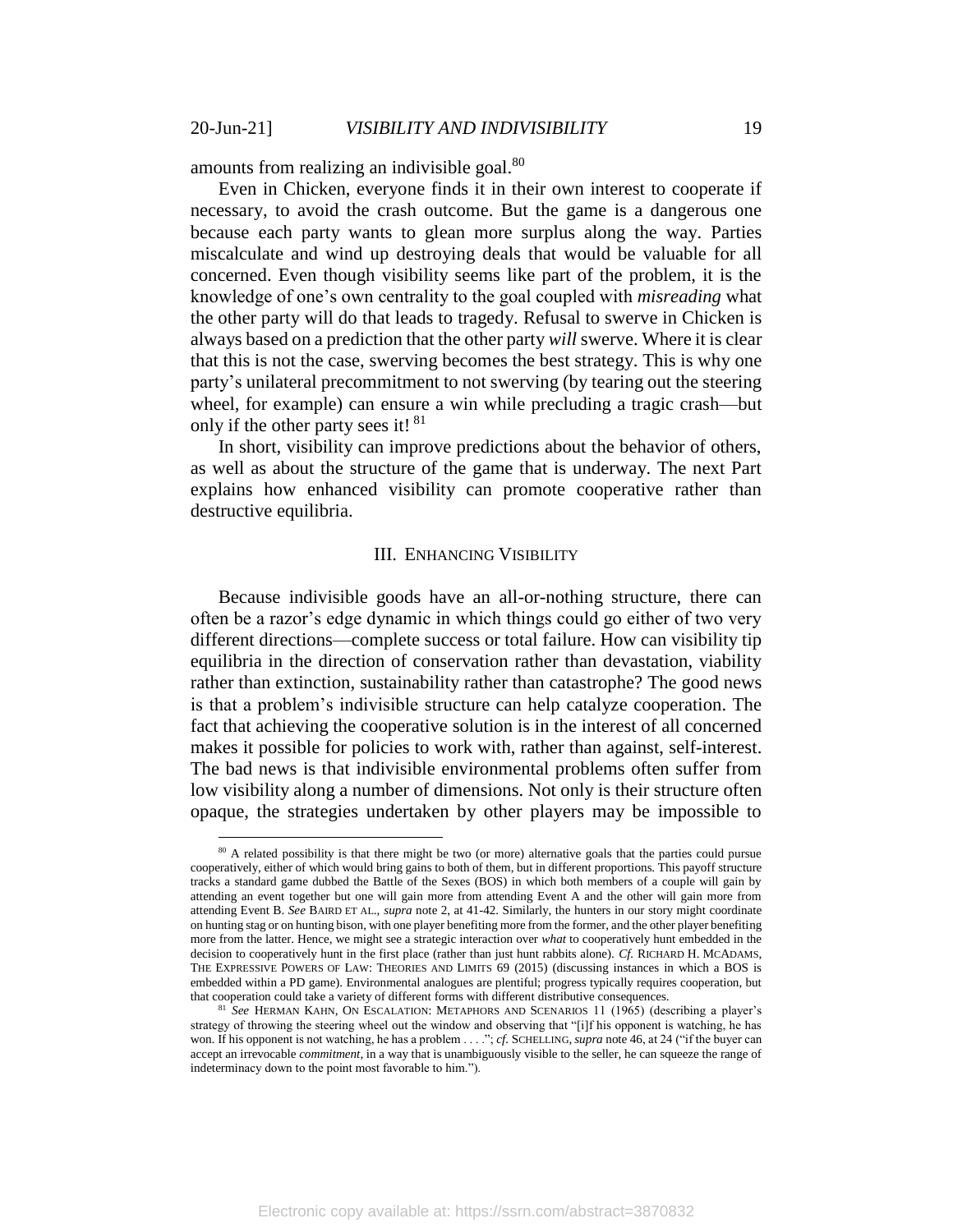observe or predict.

These two shortfalls in visibility, although conceptually distinct, are empirically entwined in many environmental settings. The payoffs that will flow from particular combinations of choices—crucial to understanding the structure of the game—will often be contested and unclear. Because human actions and resource outcomes are often highly attenuated and temporally lagged, the way one's own choices combine with those of others will generally be unknown. For similar reasons, it may be impossible to infer what strategies others are pursuing from the current state of a given resource system, or to guess what choices others are likely to make next.

Both sorts of visibility challenges—seeing the problem's structure and seeing the strategies of others—are exacerbated by a predicate problem: recognizing that a problem worth solving exists in the first place. Many environmental threats are hard to visualize because they depend on complex interactions that are not directly observable, that are diffuse across time and space, and that often have little immediate effect on human beings.<sup>82</sup> It is impossible to apprehend the structure of a problem or to predict how others will respond to it without first recognizing it *as* a problem. Although this point is not unique to indivisible resource problems, it carries particular significance where a certain threshold of cooperation is critical to success.

The sections below consider how we might overcome those obstacles to enable people to put together resources and cooperation in socially valuable ways.

# <span id="page-20-0"></span>*A. Concretization*

Problems that are vivid, concrete, immediate, and discrete attract more attention—and are more likely to spur cooperative action—than diffuse, distant, and abstract threats. One manifestation of this tendency is found in the psychological preference for helping specific "identifiable victims" over larger numbers of undifferentiated people or "statistical lives."<sup>83</sup> That environmental concerns often involve long-run harms to large numbers of unidentified people (many of whom are not yet born) presents a policy

<sup>82</sup> *See, e.g.*, ROWELL & BILZ, *supra* not[e 3,](#page-2-4) at 13 (emphasizing that environmental problems are difficult to solve because they are diffuse, complex, and tend to impact nonhuman species); RHETT LARSON,JUST ADD WATER 11-12 (2020) (observing that climate change lacks resonance for many because it is framed in terms that inconsequential, distant, or abstract); Elke U. Weber, *Experience-Based and Description-Based Perceptions of Long-Term Risk: Why Global Warming Does Not Scare Us (Yet)*, 77 CLIMATIC CHANGE 103, 108 (2006) (explaining why the threat of climate change does not elicit visceral reactions from many Americans).

<sup>83</sup> *See, e.g.*, Thomas C. Schelling, *The Life You Save May Be Your Own*, CHOICE AND CONSEQUENCE 113, 115 (1984); Cynthia Cryder and George Loewenstein, *The Critical Link Between Tangibility and Generosity*, in THE SCIENCE OF GIVING: EXPERIMENTAL APPROACHES TO THE STUDY OF CHARITY 237 (Daniel M. Oppenheimer and Christopher Y. Olivola, eds., 2010).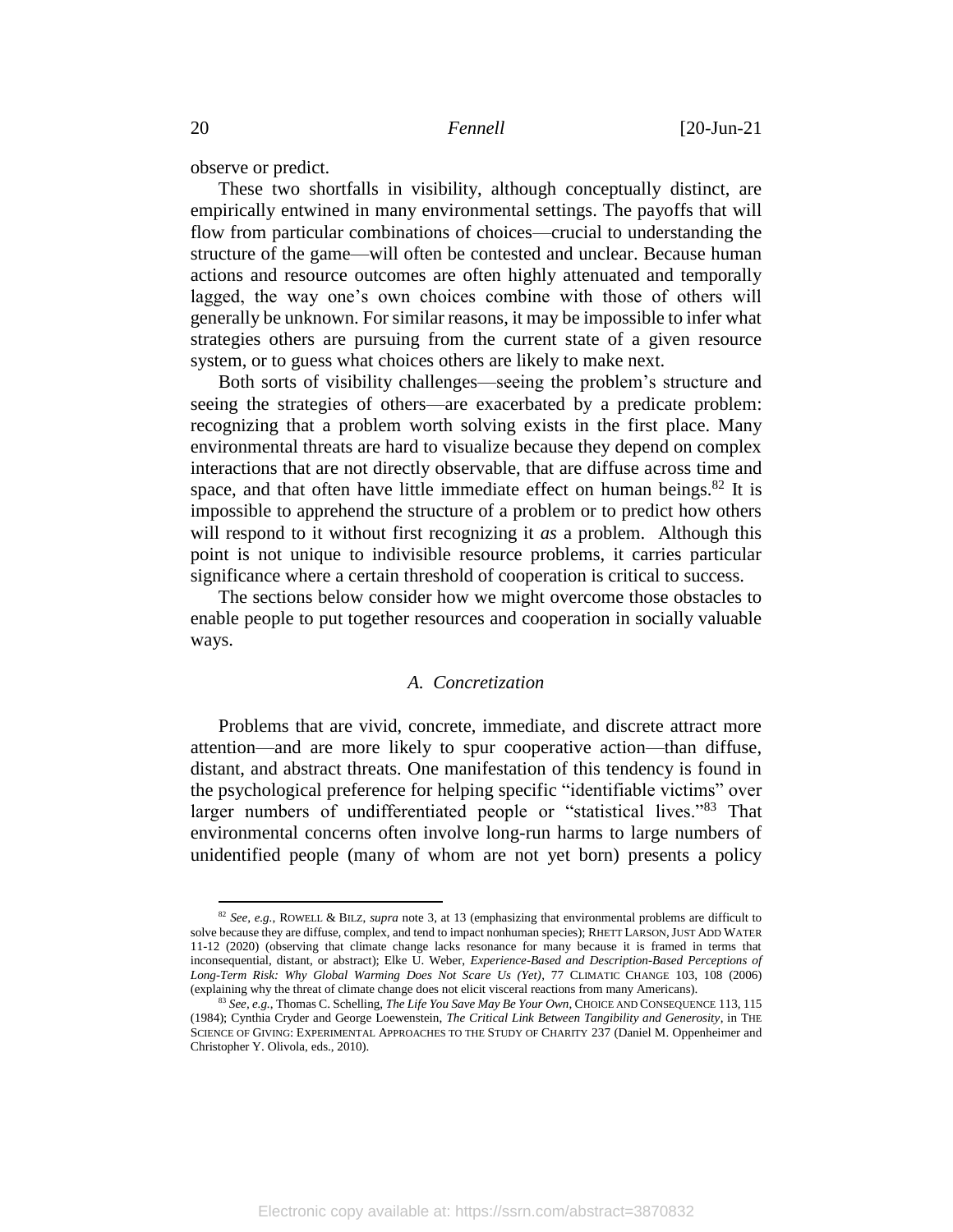challenge. <sup>84</sup> Similarly, conservation resources are disproportionately directed toward "charismatic megafauna" like tigers or polar bears over species that are less visible or harder to identify with, like insects, fish, or invertebrates.<sup>85</sup> Resource threats that are entirely invisible, like greenhouse gases, or that are masked by the mobility of the resource units, as in the case of the passenger pigeon, may escape attention altogether.<sup>86</sup>

Although these tendencies seem like cognitive biases or errors, we can also understand them as rational reactions to coordination problems that depend on attracting the attention—and cooperation—of others. A stag hunt is a compelling metaphor for a coordination game because it features a visible, concrete, well-defined objective that two players can completely achieve if they work together. There is no similarly stylized game for addressing the long-range effects of incremental sea rise or the chain reactions that accompany diminutions in biodiversity. People may perceive that their efforts are best directed towards problems that are compelling enough to also appear on the radars of many other people.

We need not take problems as we find them, however. The way in which issues and contributions are framed can add concreteness and immediacy to situations that might otherwise appear hopelessly vague and abstract. Charitable organizations employ a variety of strategies to make problems appear concrete and their solutions achievable. The idea of "symbolically adopting" or sponsoring a particular animal, or funding some specific need (acquisition of a certain increment of habitat space, for example), can turn large and abstract problems into a series of discrete and solvable ones. The more visible these targeted efforts appear, the more confidence they will inspire in would-be contributors that others will similarly contribute.

A compelling image can help supply this type of visibility. For example, a recent online news feature used infrared images to show methane gas emissions—a form of pollution that is otherwise invisible to the naked eye.<sup>87</sup> Vivid manifestations of problems that are otherwise hard to access visually can also attract attention and mobilize support for solutions. The 2010

<sup>84</sup> *See e.g.*, Shi-Ling Hsu, *The Identifiability Bias in Environmental Law*, 35 FLA. ST. L. REV. 433 (2008).

<sup>85</sup> *See, e.g.*, ROWELL & BILZ, *supra* not[e 3,](#page-2-4) at 198-203; Andrew Metrick & Martin L. Weitzman, *Patterns of Behavior in Endangered Species Preservation*, 72 LAND ECON. 1 (1996).

<sup>86</sup> *See, e.g.*, ROWELL & BILZ, *supra* note [3,](#page-2-4) at 38 ("[Pollutants'] diffuse, invisible nature makes it hard to take them seriously—we tend to forget their effects or their importance in favor of more immediate, visible phenomena."); Edella Schlager et al., *Mobile Flows, Storage, and Self-Organized Institutions for Governing Common-Pool Resources*, 70 LAND ECON. 294, 297-98 (1994) (detailing the informational challenges presented by mobile resource flows, including the difficulty of assessing declines and connecting them with harvesting behavior, and the resulting dampening of incentives to take corrective action); Graham Epstein et al., *Governing the Invisible Commons: Ozone Regulation and the Montreal Protocol*, 8 INT'L J. COMMONS 337, 347 (2014) (noting the problems presented by the mobility and invisibility of ozone and ozone-depleting substances).

<sup>87</sup> *See* Jonah M. Kessel and Hiroko Tabuchi, *It's a Vast, Invisible Climate Menace. We Made It Visible*, N.Y. TIMES (Dec. 12, 2019 [https://www.nytimes.com/interactive/2019/12/12/climate/texas-methane-super](https://www.nytimes.com/interactive/2019/12/12/climate/texas-methane-super-emitters.html)[emitters.html.](https://www.nytimes.com/interactive/2019/12/12/climate/texas-methane-super-emitters.html)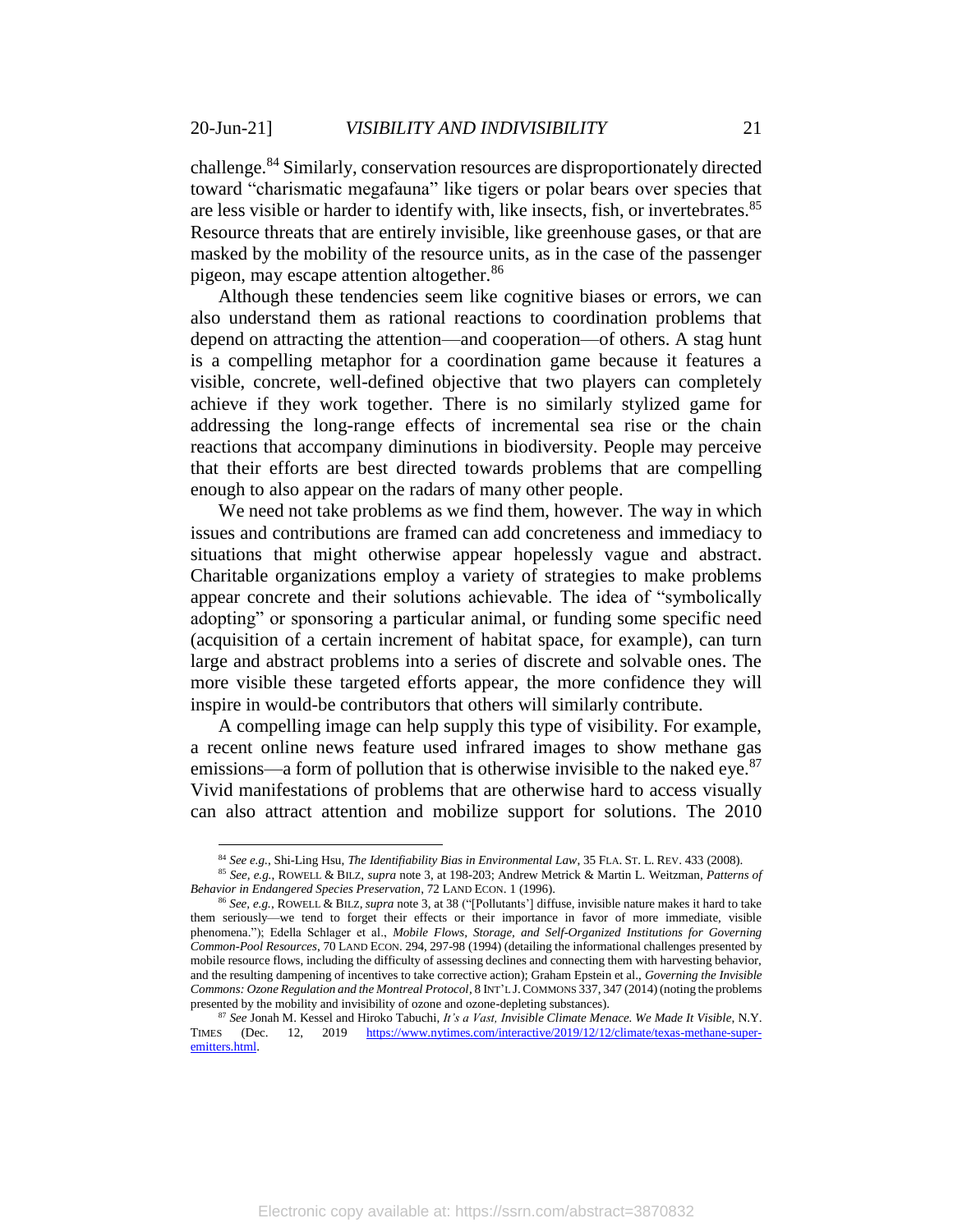Deepwater Horizon oil spill, a massive leak in a BP-operated well 5,000 feet underwater, became urgently real to many people only after BP released an underwater video feed showing the leak gushing forth in real time. As Barack Obama explains, "Suddenly people around the world could see the oil pulsing in thick columns from the surrounding wreckage."88

Interestingly, the high degree of connectivity among resources—their very indivisibility—often works in favor of approaches that focus on their most highly salient features. A keystone species, for example, can serve as a bellwether for how a larger ecosystem is doing as well as a visceral representation of the stakes involved.<sup>89</sup> A simple, periodic measure of some visible attribute—the measured clarity of Lake Tahoe, for example $90$ —can stand in for tomes of detailed data about how development, runoff, and microorganisms relate to each other. Having concrete, solvable problems stand in for larger and more abstract ones has another advantage: it enables people to signal their willingness to cooperate in the larger enterprise.<sup>91</sup> In short, we should look for ways to use the visible to leverage the invisible.

<span id="page-22-0"></span>In the climate change context, for example, researchers have noted the potential value of focusing policy attention on "co-emissions"—ambient air pollution that accompanies carbon dioxide emissions but that has localized, near-term health effects.<sup>92</sup> Building mitigation efforts around these more tangible and immediate impacts can help make headway on the larger and more abstract problem of carbon emissions as well. Rhett Larson suggests another interesting concretization move: shifting the focus of environmental discourse from climate change to water security.<sup>93</sup> The two are related, but the latter concretely affects people's lives in ways that tend to be more visible and immediate.<sup>94</sup> Coordinating to address water issues that will have a direct impact on people's lives today can both further larger sustainability goals and provide a workable platform for coordinating toward larger efforts.

Yet even water may prove an insufficiently visible resource in some contexts. Interestingly, droughts and water shortages may be more visible in

<sup>88</sup> BARACK OBAMA, A PROMISED LAND 568 (2020).

<sup>89</sup> *See* SALA, *supra* not[e 55,](#page-11-0) at 81 (citing Robert T. Paine for the idea of a "keystone species" which "has an effect on the entire ecosystem" that "is disproportionately greater than its abundance.").

<sup>&</sup>lt;sup>90</sup> Lake clarity is measured annually by lowering a white Secchi disc into the lake to determine the depth at which it remains visible. U.C. Davis, Tahoe Environmental Research Center, *Tahoe: State of the Lake 2020*, (2020), [https://tahoe.ucdavis.edu/sites/g/files/dgvnsk4286/files/inline-files/2020\\_SOTL\\_Complete.pdf](https://tahoe.ucdavis.edu/sites/g/files/dgvnsk4286/files/inline-files/2020_SOTL_Complete.pdf)

<sup>&</sup>lt;sup>91</sup> See SCHELLING, supra not[e 46,](#page-10-0) at 112 (explaining how a focal point may be "a small piece of the game that comes to symbolize the game itself, setting a pattern of expectations that extends beyond the substance of the point involved"). Similarly, a visible practice can serve as a signal of compliance with related but less visible norms, potentially spurring broader compliance with even the less visible norms. *See* McAdams, *supra* not[e 67,](#page-15-0) at 415 n. 259 ("If a visible test reliably predicts compliance with a norm for which violations are more difficult to detect, and the latter norm benefits the group, then the group may be better off having the former norm.").

<sup>92</sup> *See* Drew Shindell et al., *Quantified, Localized Health Benefits of Accelerated Carbon Dioxide Emissions Reductions*, 8 NATURE CLIMATE CHANGE 291 (2018). I thank Hajin Kim for this example.

<sup>93</sup> LARSON, *supra* not[e 82,](#page-20-0) at 11-29.

<sup>94</sup> *See id.*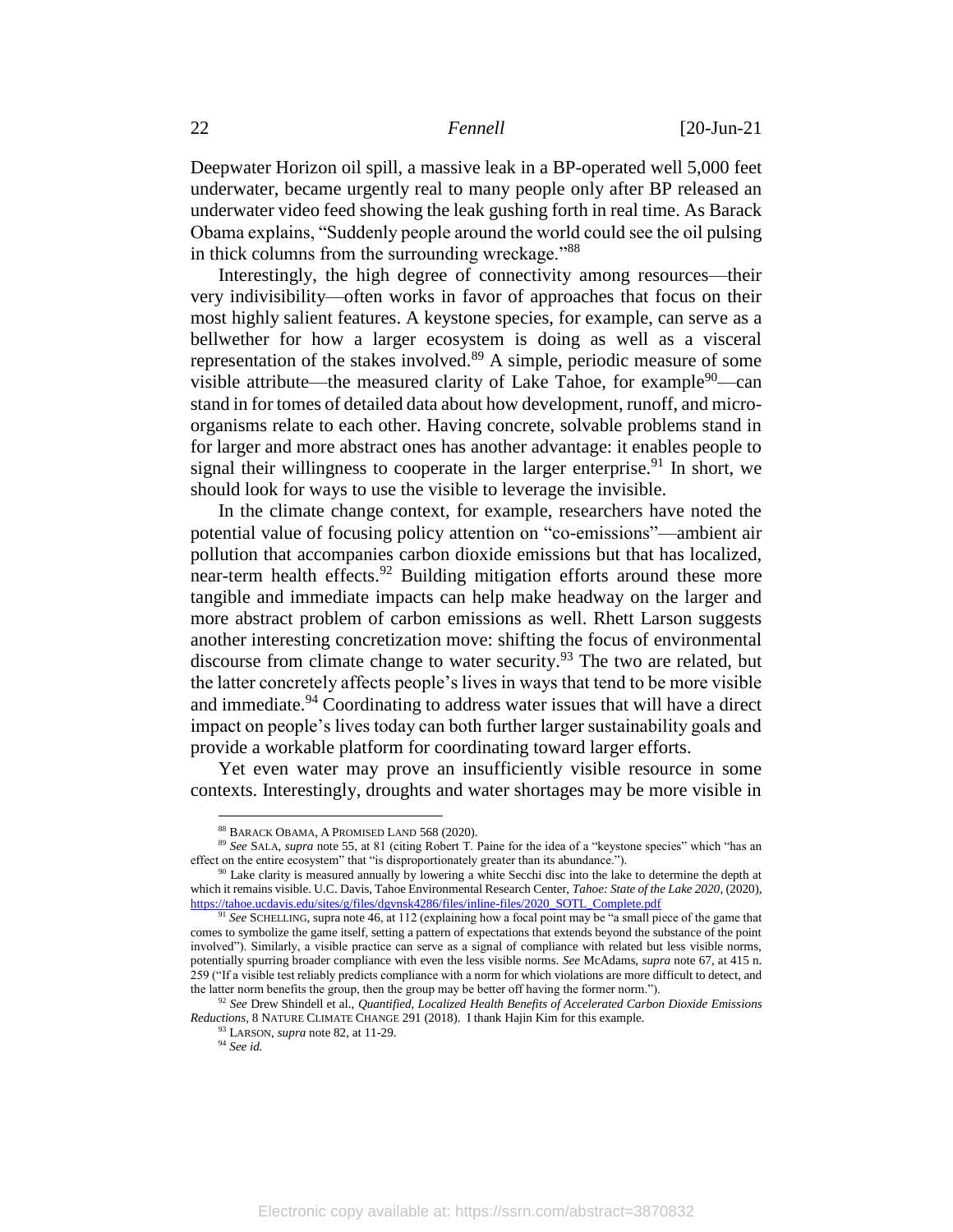places that generally have ample surface water supplies, as Kate Pride Brown points out, because it is possible to actually observe changes in water levels.<sup>95</sup> She notes that people in Atlanta are better able to "see" water scarcity than people in a desert environment like Phoenix that relies on groundwater that is out of sight—making its scarcity invisible. Here too, conscious efforts at improving visibility may become important. For example, San Antonio has been able to consciously raise the visibility of its groundwater supply by including the Edwards aquifer level in daily weather reports.<sup>96</sup> This example connects to a second approach to problems of visibility: finding ways to provide observable feedback about the changing state of a resource system.

## *B. Feedback*

Solving collective action problems requires perceiving causal connections between individual decisions and the results that play out in the world. In stylized games or simple physical interactions, players receive immediate, tangible feedback about the effects of their decisions.<sup>97</sup> But in many resource settings, these connections are opaque or attenuated.

Extreme forms of attenuation between acts and outcomes prevail in many environmental contexts. As Rowell & Bilz explain, "[i]n a literal and figurative sense, . . . it is impossible for individuals to 'see' the impacts of their climate behaviors on the global climate."<sup>98</sup> Globalization contributes to what Richard Lazarus has called "a cognitive severance of environmental cause and effect."<sup>99</sup> Those making decisions with environmental impacts frequently do not have to live with, or in some cases even know about, the negative effects of their actions. As Lazarus explains, "American consumers . . . could not readily perceive the environmental impact of their purchasing decisions, as the impact on the world environment was effectively masked by distance."<sup>100</sup> In addition to being spatially distant and causally attenuated, environmental impacts may be dispersed in ways that make them hard to track, as in the case of the passenger pigeon. $101$ 

When feedback comes too slowly, coordination can fail dramatically, especially where indivisible goods are concerned. Schelling illustrates the effects of lagged feedback with the example of a sightseeing boat that

<sup>95</sup> Brown*, supra* not[e 3.](#page-2-4)

<sup>96</sup> *See id.* at 230-31.

<sup>97</sup> *See, e.g.,* MCADAMS, *supra* note [80,](#page-19-0) at 5-6 (explaining how the center line on a road "gives immediate feedback on far it is safe to venture in that direction").

<sup>98</sup> ROWELL & BILZ, *supra* not[e 3,](#page-2-4) at 232.

<sup>99</sup> LAZARUS, *supra* not[e 24,](#page-6-0) at 213.

<sup>100</sup> *Id.*

<sup>&</sup>lt;sup>101</sup> See supra note[s 25](#page-6-1)[-26](#page-6-2) and accompanying text.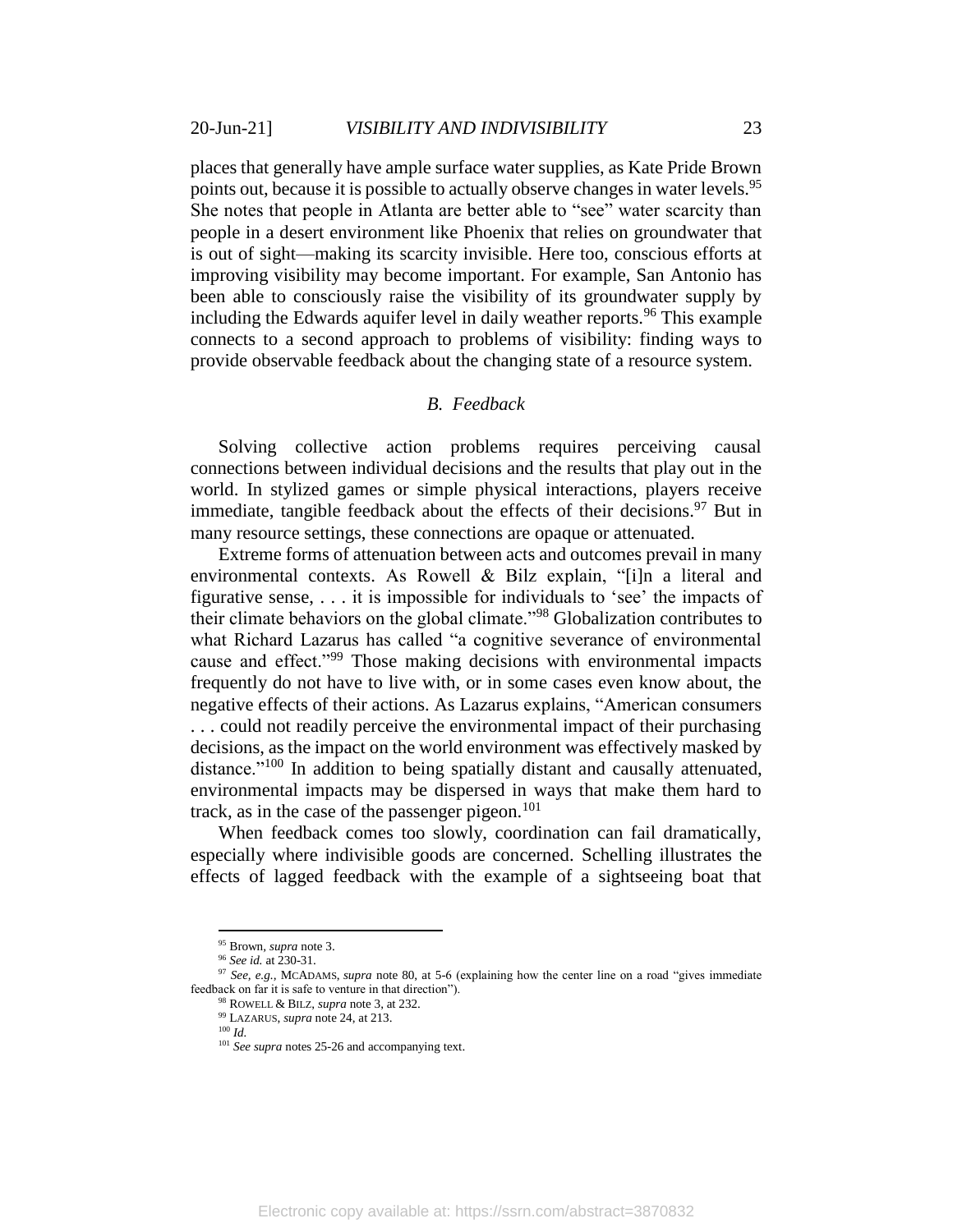encounters a group of porpoises.<sup>102</sup> The passengers all rush to one railing to view the porpoises, which soon causes the ship to tilt dangerously to one side. Fearing the boat will capsize, all of the passengers rush to the opposite railing. But their initial relief—the deck is leveling out!—turns quickly to terror when they understand that the ship is now tilting even more violently (due to momentum) in the opposite direction.<sup>103</sup> Capsizing is an all-or-nothing event that everyone in the boat has an interest in avoiding, but their concerted action may actually bring it about.

As this example suggests, if we wait for observable feedback from the physical world about the aggregate effects of our individual choices, it may be too late to salvage the situation. If we can help people see what is happening sooner, and how it connects to individual choices, it becomes easier to avert disaster. Even a simple metric—the daily information about aquifer levels mentioned above, for example—can help people recognize shortages and calibrate their conservation efforts accordingly. In one influential study, the ability to see resource units declining in a simulated replenishing resource game helped move participants closer to an optimal harvesting strategy.<sup>104</sup>

<span id="page-24-0"></span>Some forms of feedback enable people to monitor the impact of their own choices, such as data about household energy usage and how it compares to that of one's neighbors.<sup>105</sup> Because people tend to view their own acts through a self-biased lens, even those who mean to act fairly may unwittingly take more than their share.<sup>106</sup> Left to guess about how one's behavior measures up to that of others, people tend to mentally amplify their own positive contributions or minimize their negative impacts. Objective data about how one's choices measure up can act like a mirror to correct misimpressions about conduct and encourage better choices.<sup>107</sup> Feedback can even be built into the resource environment itself, whether through resource units that are segmented in some way or standardized harvesting equipment (a particular type of net, for example) that facilitates metering and selfmonitoring. 108

<sup>102</sup> SCHELLING, *supra* not[e 61,](#page-12-0) at 85.

<sup>103</sup> *Id.*

<sup>104</sup> Cass & Edney, *supra* not[e 1.](#page-1-0)

<sup>105</sup> *See, e.g.,* Ian Ayres et al., *Evidence from Two Large Field Experiments that Peer Comparison Feedback Can Reduce Residential Energy Usage*, 29 J.L. ECON. & ORG. 992 (2013); Hunt Allcott, *Social Norms and Energy Conservation*, 95 J. PUB. ECON. 1082, 1087, 1090-91 (2011) (finding modest average reductions in energy conservation through a system of providing feedback about how a household's usage compared to its neighbors, with significant heterogeneity, and with decay over time).

<sup>106</sup> *See, e.g.,* Linda Babcock et al., *Biased Judgments of Fairness in Bargaining*, 85 AM. ECON. REV. 1337 (1995) (examining self-serving evaluations of fairness in the settlement context); Kimberly A. Wade-Benzoni et al., *Egocentric Interpretations of Fairness in Asymmetric, Environmental Social Dilemmas: Explaining Harvesting Behavior and the Role of Communication* 67 ORGANIZATIONAL BEHAV. & HUM. DECISION PROCESSES 111 (1996) (finding egocentric biases in a simulated resource dilemma); Thompson, *supra* not[e 1,](#page-1-0) at 260.

<sup>107</sup> *See* Gregory Mitchell, *Libertarian Paternalism Is an Oxymoron*, 99 NW. U. L. REV. 1245, 1257–58 & n.46 (2005) (citing studies on the effects that actual mirrors have on behavior).

<sup>108</sup> *See* Lee Anne Fennell, *Slicing Spontaneity*, 100 IOWA L. REV. 2365, 2369-71 (2015).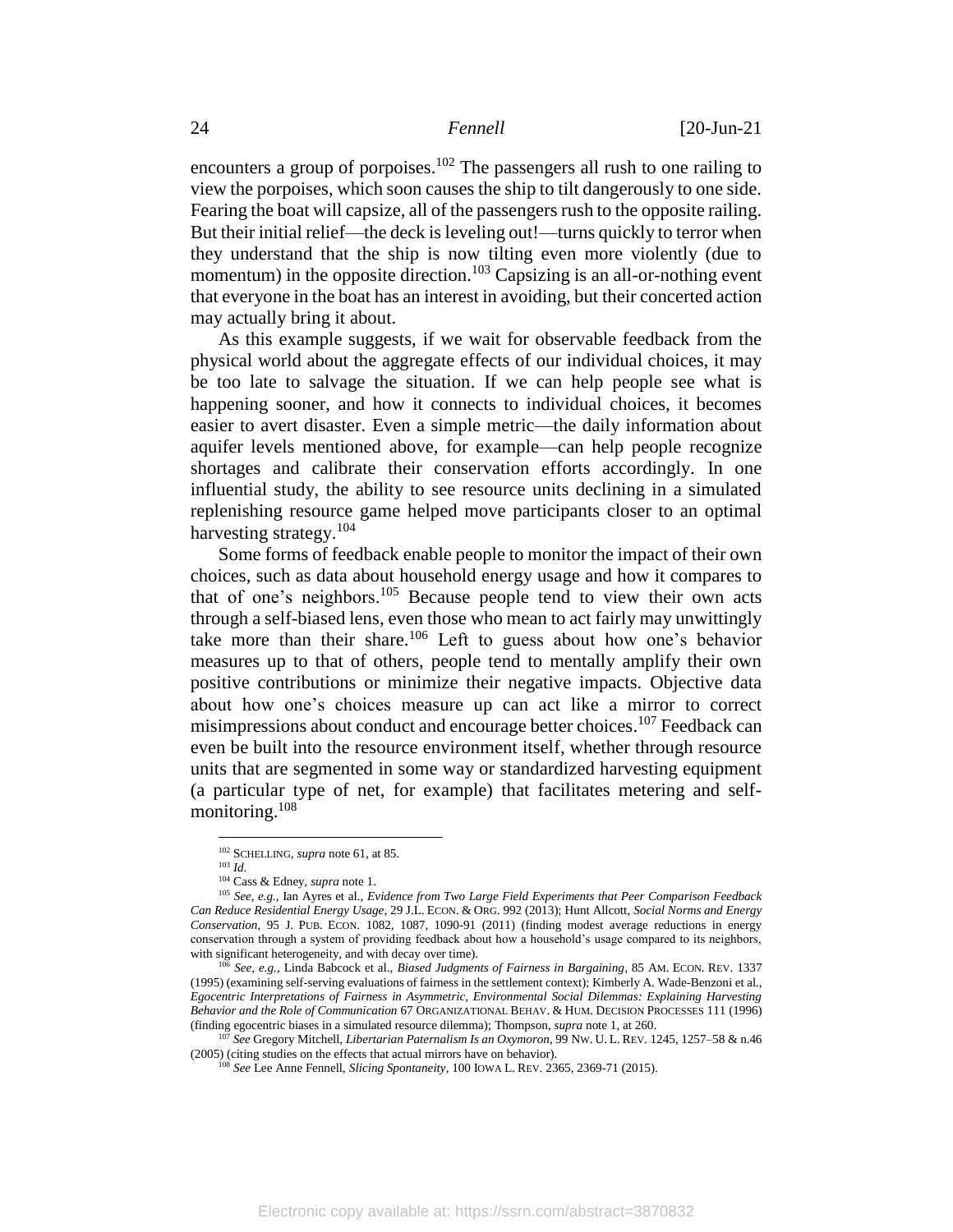Making problems and their connections to human decisions more visible and salient does not always result in a cooperative outcome, however. In some contexts, understanding the game more clearly might make people behave even more selfishly (so as to get more of the resource before things collapse altogether). But, as we have seen, it can actually serve one's narrow self-interest to act cooperatively in contexts involving indivisible goods although this depends crucially on what others will do. This brings us to a third approach to enhancing visibility: constructing focal points that enable people to more accurately predict the strategies others will adopt.

### *C. Focal Points*

Focal points can help people coordinate their responses to achieve indivisible goals. <sup>109</sup> Consider a pure coordination game: deciding which side of the road to drive on.<sup>110</sup> No one needs to appeal to legal enforcement or even shared norms to make people cooperate by sticking to the appropriate side of the road; self-interest can do the job quite nicely. Getting everyone to coordinate in this manner creates an indivisible good of safe travel, and it is in everyone's interest to contribute to providing it. All that is necessary is a focal point that enables everyone to coordinate their actions.<sup>111</sup> The law even without enforcement—can serve as that focal point.<sup>112</sup> So too could any highly visible signal, sign, or feature of the environment.<sup>113</sup>

A simple signal or announced rule is sufficient in the driving setting because the terms of the game are clear: the stakes are high, everyone's cooperation is essential, no one has anything to gain by defecting (or threatening to), and the effects of noncooperation are straightforward and evident to all. In other words, the problem, its structure, and its basic solution (choose a side) are already visible, and all that is needed is some basis for predicting what others will do. A clear, shared focal point provides that basis.

As the "focal" metaphor suggests, these points of reference must be visible and salient to the participants in a given collective action game. They need not be announced in advance if shared knowledge or other clues can make a certain reference point stand out within a particular community. Thomas Schelling famously posed the problem of when and where to meet in New York City on a given day if there was no chance to coordinate: the

<sup>109</sup> Thomas Schelling famously developed the idea of focal points. *See* SCHELLING, *supra* not[e 46,](#page-10-0) at 53-118.

<sup>110</sup> *See, e.g.*, MCADAMS, *supra* not[e 80,](#page-19-0) at 22-23 (discussing this "classic example").

<sup>111</sup> *See* MCADAMS, *supra* not[e 80,](#page-19-0) at 22-23. <sup>112</sup> *Id.*

<sup>113</sup> *See, e.g., id.* at 23-26 (describing how a visible "Bystander" with no formal authority can successfully direct traffic in an intersection); FENNELL, *supra* not[e 6,](#page-2-1) at 60-61 (discussing how physical segmentation can serve as a focal point).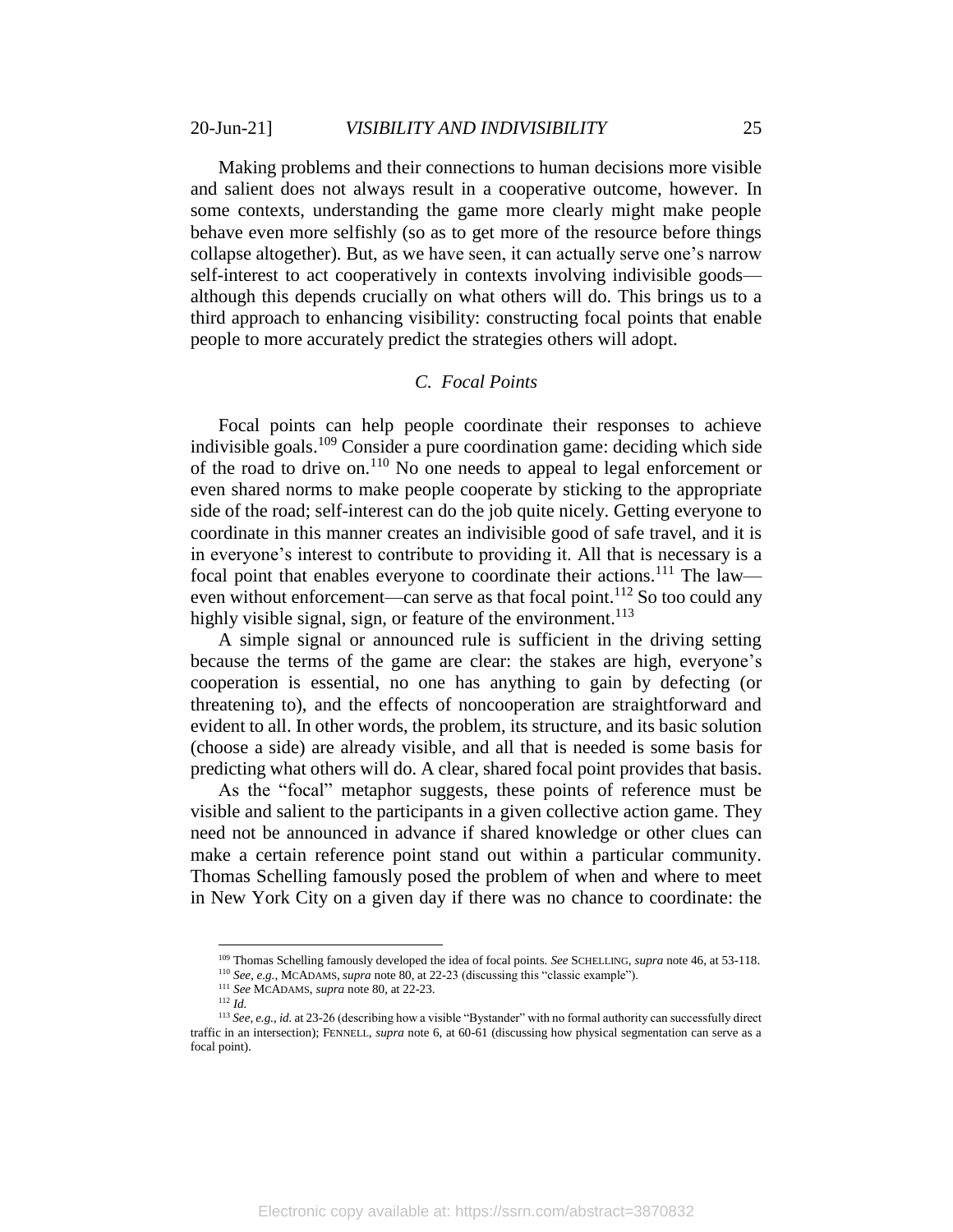most popular response was Grand Central Station at noon. <sup>114</sup> Some feature of the landscape that stands out can help people to match their strategies, even when their interests are at least partially in conflict. For this reason certain solutions like splitting things 50-50 can stand out and enable deal-making by resisting small shifts in either direction that would unravel consensus.<sup>115</sup>

Similarly, a focal solution can emerge organically out of a situation involving shared resources if there is an obvious basis for making an allocation. For example, ten friends who meet regularly and share a plate of twenty shrimp may naturally fixate on the solution of eating two shrimp per person (a choice made easier by the readily divisible number of shrimp, the discreteness of the shrimp units, and the tails that serve as reminders of one's consumption tally).<sup>116</sup> This solution is by no means guaranteed: the situation may instead devolve into a free-for-all.<sup>117</sup> But the prospects for cooperation get a boost when players can quickly identify an easy-to-implement strategy that everyone can observe as it unfolds. Not only can participants readily see what strategy others are pursuing, they can also keep tabs on how their own consumption compares.

Some visible actions can serve as proof of investments made toward a cooperative strategy. Imagine, for example, that a particular piece of clothing or equipment was essential to hunting stag, so that wearing or carrying that item would credibly communicate to others that one was planning to hunt stag rather than chase rabbits. Here it becomes interesting to consider what kinds of cooperative strategies are visible to others or can be made so with the right framing devices.<sup>118</sup> Consider the push to make brown lawns a source of pride during a drought—a strategy that the City of Santa Barbara pursued some years ago.<sup>119</sup> One's brown lawn evinced cooperation and elicited more cooperation from others. By making the brown lawn trendy, social norms and pressures could push in a conservation direction.<sup>120</sup>

<span id="page-26-0"></span><sup>114</sup> SCHELLING, *supra* not[e 46,](#page-10-0) at 55.

<sup>115</sup> *See id.* at 71-72.

<sup>116</sup> *See* LEWIS, *supra* not[e 37,](#page-8-1) at 96; FENNELL, *supra* not[e 6,](#page-2-1) at 54.

<sup>117</sup> *See* LEWIS, *supra* not[e 37,](#page-8-1) at 96 (noting that the shrimp situation has two stable solutions: a "social contract" or a "state of nature" in which participants grab all they can as quickly as they can).

<sup>118</sup> *See, e.g.,* Daphna Lewinsohn-Zamir, *The Conservation Game*, 20 HARV. J. OF L. & PUB. POL'Y 733, 756- 57 (1997) (discussing the importance of visibility in promoting cooperation and observing that certain actions with respect to historic preservation, like demolishing a building, are highly visible).

<sup>119</sup> *See* Jeremy Chow, *Gold Is the New Green: Thinking Environmental Shame in Drought Times*, 6 RESILIENCE 1 (2018).

<sup>&</sup>lt;sup>120</sup> Scholars have recognized the role of visibility in promoting the spread of social norms. *See, e.g.,* Maria Knight Lapinski & Rajiv N. Rimal, *An Explication of Social Norms,* 15 COMMUNICATION THEORY 127, 141-43 (2005); Patrice Wylly, *Evaluating the Costs of Technology Neutrality in Light of the Importance of Social Network Influences and Bandwagon Effects for Innovation Diffusion*, 23 N.Y.U. ENVTL. L.J. 298, 341-49 (2015); Jed S. Ela, *Law and Norms in Collective Action: Maximizing Social Influence to Minimize Carbon Emissions*, 27 UCLA J. ENVTL. L. & POL'Y 93, 123-43 (2009); McAdams, *supra* note [67,](#page-15-0) at 361 (describing how the "risk of detection" contributes to the development of norms). *But see* Wokje Abrahamse & Linda Steg, *Social Influence Approaches to Encourage Resource Conservation*, 23 GLOBAL ENV'T CHANGE 1773 (2013) (in a meta-analysis of social influence approaches, finding that "[a] social influence approach was no more or less effective for observable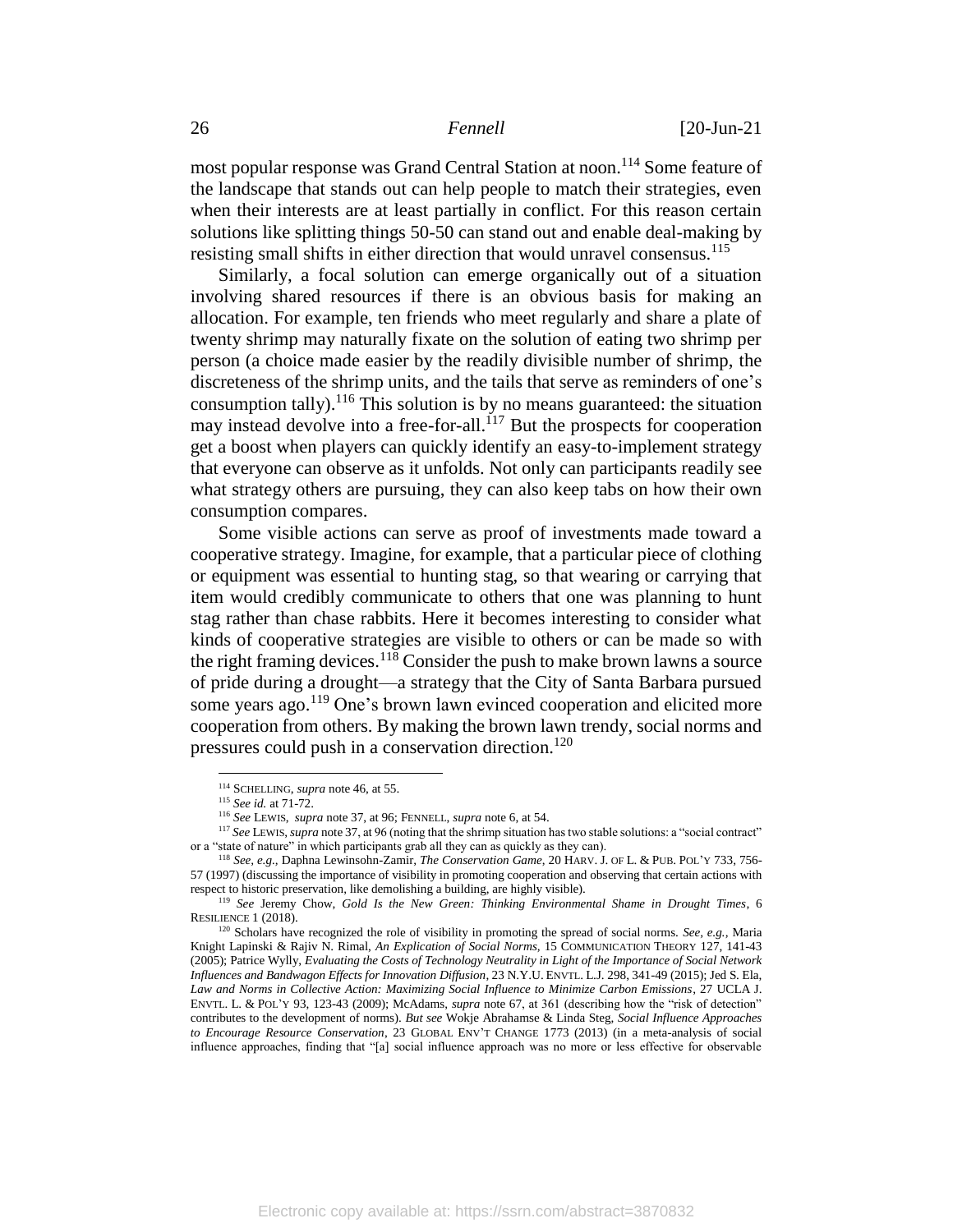Contrast this situation with a sudden water shortage at Stanford that led the campus to call for students to cease showering for roughly three days. $^{121}$ Unlike the brown lawn, which is highly visible and public, showering is conducted in private and is not observable to others. A study of this situation found systematic misperceptions about what others were doing. For example, students who showered during the water crisis tended to believe that others were showering to a greater extent than did students who did not shower.<sup>122</sup> It would have been interesting to see whether some visible marker (an ink stamp on the forearm that would readily wash off during showering, perhaps, or a wristband that would disintegrate with prolonged contact with water) would have made a difference in behavior by correcting beliefs about the behavior of others.

Where the visibility of a practice is central to solving a resource dilemma, invisible cooperation can be unhelpful or even counterproductive. For example, some homeowners have resorted to painting their lawns green during droughts.<sup>123</sup> This enables those who are actually pursuing the conservation strategy to enjoy the aesthetic benefits of failing to do so, but it masks the prevalence of cooperation. It likewise provides protective cover for non-cooperators—shaming people for having green lawns may misfire if some of the green lawns are really brown lawns that have been dyed. Similar points might be made about plant-based food that looks like meat, synthetics that look like fur or leather, and so on. These innovations can make it easier for people to opt for what might be regarded as the more sustainable or "cooperative" path but, by allowing cooperators to blend in with noncooperators, can also reduce the visibility of their choice in ways that may keep it from gaining ground.

<span id="page-27-0"></span>More broadly, the phenomenon of "conspicuous conservation"—a counterpoint to earlier forms of "conspicuous consumption"—has received attention.<sup>124</sup> Bright blue recycling bins, "I Voted" stickers (and similar new stickers for being vaccinated against COVID-19),  $^{125}$  and distinctively shaped

behaviours compared to behaviours that are less observable"). These findings suggest that where other forms of direct social influence are present, visibility in the form of observable behavior may not make a marginal difference. <sup>121</sup> *See* Monin & Norton, *supra* not[e 76.](#page-17-0)

<sup>122</sup> *Id.*

<sup>123</sup> *See* Amy Graff, *More Californians Painting Their Lawns Green*, SFGate, (May 14, 2015, , [https://blog.sfgate.com/stew/2015/05/14/more-californians-painting-their-dry-lawns-green/.](https://blog.sfgate.com/stew/2015/05/14/more-californians-painting-their-dry-lawns-green/) 

<sup>&</sup>lt;sup>124</sup> The concept of "conspicuous consumption" comes from THORSTEIN VEBLEN, THE THEORY OF THE LEISURE CLASS (1899). For a recent discussion, see Nestor M. Davidson, *Property and Relative Status*, 107 MICH. L. REV. 757 (2009). On "conspicuous conservation," see, e.g., Steven E. Sexton & Alison L. Sexton, *Conspicuous Conservation: The Prius Halo and Willingness to Pay for Environmental Bona Fides*, 67 J. ENVIRON. ECON. &MGT 303 (2014); Vladas Griskevicius et al., *Going Green to Be Seen: Status, Reputation, and Conspicuous Conservation*, 98 J. PERSONALITY & SOC. PSYCH. 392 (2010).

<sup>&</sup>lt;sup>125</sup> The Center for Disease Control (CDC) has released sticker designs that proclaim, "I Got My Covid-19 Vaccine!" *COVID-19 Vaccination Communication Toolkit*, CDC, [, https://www.cdc.gov/vaccines/covid-19/health](https://www.cdc.gov/vaccines/covid-19/health-systems-communication-toolkit.html#stickers)[systems-communication-toolkit.html#stickers.](https://www.cdc.gov/vaccines/covid-19/health-systems-communication-toolkit.html#stickers)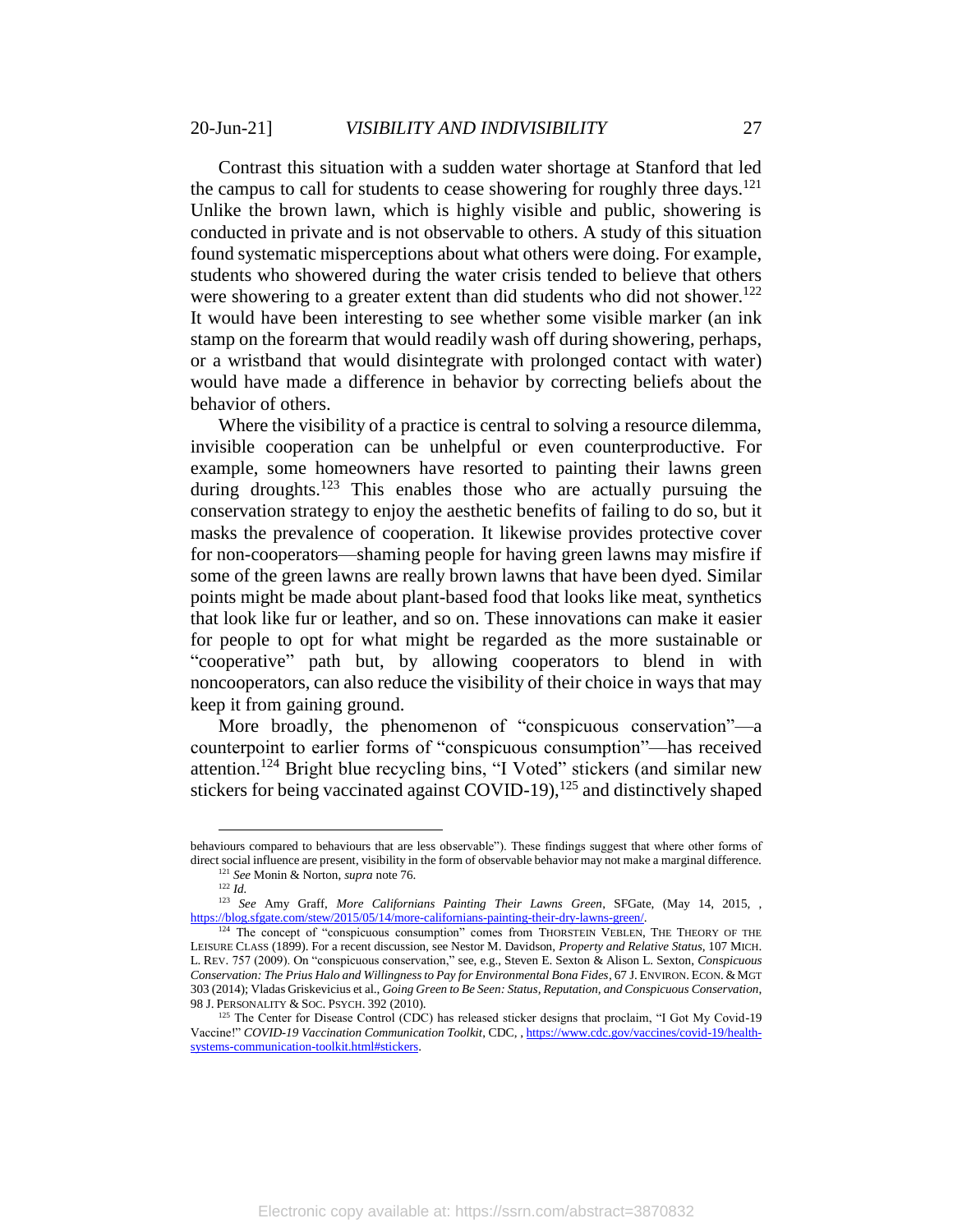electric cars all can help make a particular practice visible.<sup>126</sup> Having a centralized source of visible information about the strategies that others are pursuing can also help spur what Robert Frank has called "behavioral contagion."<sup>127</sup> Frank gives the example of Google's Project Sunroof, which lets people easily see who has installed solar panels—a source of information that can both document and encourage the spread of the practice.<sup>128</sup>

One concern with prioritizing visibility is that it might lead people to fixate unduly on following a practice that is highly visible, to the detriment of alternative approaches that are actually more effective (or less costly and equally effective) but that operate out of sight. For example, some people might more effectively reduce their carbon footprints or their water consumption through means other than solar panels or brown lawns. One response would be to find ways to make less visible practices focal for subsets of the population that value them (for example, gardeners who find other ways to support sustainable water use practices), through information-sharing mechanisms.<sup>129</sup> Although there are no doubt limits to how much can be made focal, given the limits of human attention, the takeaway is not that we should rally around whatever practices happen to be most visible now. Rather, considering how existing forms of visibility support coordination can help us more thoughtfully construct focal points.

# <span id="page-28-0"></span>*D. Social Norms and Self Interest*

Much of the scholarly discussion around visibility has focused on its capacity to activate and spread social norms. <sup>130</sup> As the examples above suggest, conservation norms can catch on as people observe others adopting them.<sup>131</sup> Despite concerns about faux signaling that does not correspond to real behavioral changes (as well as worries about being perceived to engage in such insincere behavior),  $132$  visibility enhancing measures can serve as an important form of norm entrepreneurship.<sup>133</sup> But, importantly, norms are not

<sup>126</sup> *See, e.g.,* Griskevicius et al., *supra* not[e 124,](#page-27-0) at 399 (observing that "the highly visible and easily identifiable Toyota Prius . . . essentially functions as a mobile, self-promoting billboard for proenvironmentalism"); Wylly, *supra* not[e 120,](#page-26-0) at 342 (observing that the Prius was "purposefully contrived to be visible").

<sup>&</sup>lt;sup>127</sup> ROBERT H. FRANK, UNDER THE INFLUENCE: PUTTING PEER PRESSURE TO WORK 156 (2020).

<sup>&</sup>lt;sup>128</sup> *Id.* at 156-57 (discussing Google's Project Sunroof, [https://www.google.com/get/sunroof\)](https://www.google.com/get/sunroof).

<sup>&</sup>lt;sup>129</sup> I thank Richard McAdams for conversations on this point.

<sup>130</sup> *See supra* note [120](#page-26-0) and accompanying text. *See also* Gregg Sparkman and Gregory M. Walton, *Dynamic Norms Promote Sustainable Behavior, Even if It Is Counternormative*, 28 PSYCH. SCI. 1663, 1673 (2017) (observing that a changing trend can push people to adopt practices (like eating less meat) that diverge from current prevailing practices "[i]f this change is visible, appears willful, reflects the importance of the issue, and is taken as a sign of what is to come").

<sup>&</sup>lt;sup>131</sup> Visibility can also activate existing norms by enabling self-monitoring that makes one's own acts clearer. *See supra* not[e 106](#page-24-0) and accompanying text.

<sup>132</sup> *See, e.g.,* Jonathan Z. Berman, *The Braggart's Dilemma: On the Social Rewards and Penalties of Advertising Prosocial Behavior*, 52 J. MKTG. RES. 90 (2015).

<sup>133</sup> *See* Cass R. Sunstein, *Social Norms and Social Roles*, 96 COLUM. L. REV. 903, 929 (1996).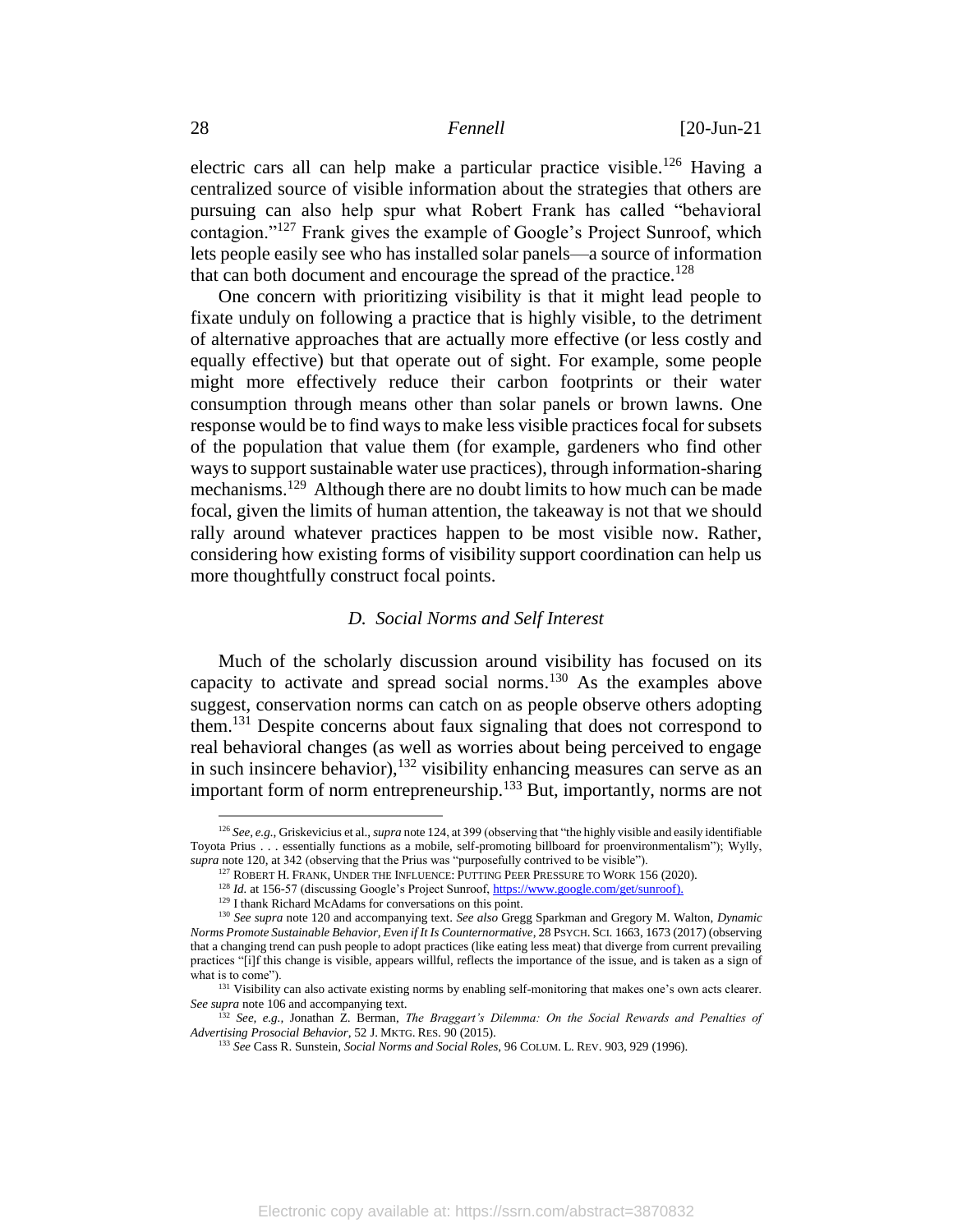the only moving part in the story, when it comes to achieving indivisible goals. Narrow self-interest can also help to support cooperation even in the absence of shared norms, as we have seen already. How do these two factors combine?

Where a practice (recycling, say) is indeed backed by shared norms, people who follow the practice may receive an immediate payoff in the form of esteem from others or a sense of pride in having done the right thing.<sup>134</sup> This payoff helps support the cooperative move even where it is not likely to be pivotal to achieving a lumpy shared goal (such as preserving a species). Put in terms of our stylized games, it is as if hunting stag becomes inherently more rewarding as an activity than chasing rabbits (whether or not any stag are brought down), or as if one earns honor in a game of Chicken from swerving rather than driving straight. In other words, it changes the payoffs of the cooperative strategy even in the event the other person does not also cooperate. In this way, widely shared norms can promote *unconditional* cooperation within a particular interaction. 135

Making contributory efforts feel independently worthwhile as a matter of principle thus offers a way to square small concrete steps with large indivisible goals. In the context of voting, the notion of doing one's civic duty for internally compelling reasons helps to overcome the sense that it is irrational to bother when one's chance of making a difference is so remote.<sup>136</sup> Benjamin Hale has recommended a similar approach in the climate change context: by individually taking steps that are deemed worthwhile for their own sake, people may be able to collectively stave off some of the worst outcomes.<sup>137</sup> Indivisibilities in social norms themselves—the fact that they are generally adopted in "lumps" rather than picked up and discarded situation by situation—can allow small visible acts to stand in for larger commitments.<sup>138</sup>

The other channel through which visible practices work to promote cooperation relies not on shared norms but rather on enabling people to better observe or predict whether other players are choosing the cooperative strategy. Such insights provide no traction in a Prisoner's Dilemma game because one's best choice (under the strict assumptions of the game's payoffs, and assuming no repeat play) does not depend on what others do; defection

<sup>134</sup> *See, e.g.,* McAdams, *supra* not[e 76,](#page-17-0) at 380-81; *cf.* ULLMANN-MARGALIT, *supra* not[e 36,](#page-8-4) at 37 (describing how factors like esteem and dishonor alter payoffs for soldiers confronting a strategic dilemma);.

<sup>&</sup>lt;sup>135</sup> This cooperation remains contingent on norms being widely enough shared and adopted in the relevant society to generate payoffs that favor cooperation regardless of the specific moves of the other player.

<sup>136</sup> *See* Hale, *supra* not[e 70,](#page-16-0) at 381, 386 (discussing the "paradox of voting" identified in ANTHONY DOWNS, AN ECONOMIC THEORY OF DEMOCRACY (1957)).

<sup>137</sup> *Id.* at 386

<sup>&</sup>lt;sup>138</sup> *See supra* not[e 91](#page-22-0) and accompanying text. For discussion of drawbacks of lumpiness in norms, see Adrian Vermuele, *The Invisible Hand in Legal and Political Theory*, 96 VA. L. REV. 1417, 1431-38 (2010).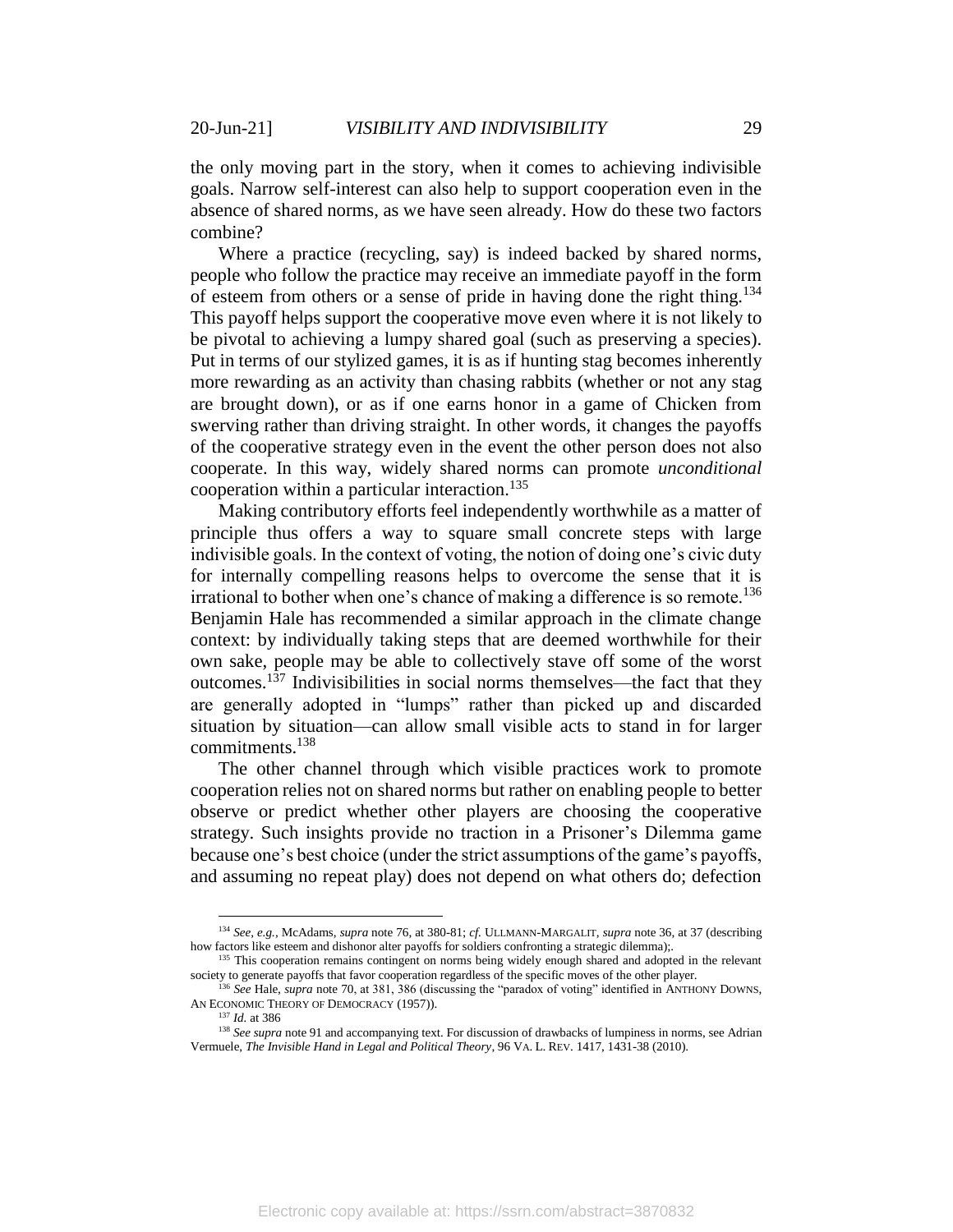is always best.<sup>139</sup> But in differently structured games like the Stag Hunt or Chicken, one's best strategy (on a purely rational calculus) depends on what the other players are going to do. In those game structures, a better payoff from cooperation arises not unconditionally (as it does in the case of normfollowing) but rather conditionally, based on how one's own choices combine with those of others.<sup>140</sup>

Where an indivisible good is involved, being able to see others' strategies can avoid disaster, but it can also help some parties take advantage of others to reap larger rewards. Fearing being suckered, parties may miscalculate and wind up contributing to a disaster. Norms that make the cooperative action independently attractive (or that allow for a form of "punishment" of defectors through shaming or withholding esteem) can therefore backstop self-interest in ways that support cooperation.

# *E. Putting it All Together*

Concretization, feedback, focal points, and norms can all leverage visibility to produce indivisible goods and avoid indivisible bads. But they work best in combination. The core challenge of many large, intractable problems is to get people to see how their many small interacting decisions can change the world. This requires two kinds of vision: seeing the structure of problems clearly, and seeing how one's own choices can combine with those of others to solve them.. Developing these ways of seeing is not costless, however. Solving resource dilemmas on the ground requires solving a second-order collective action problem: building platforms and technologies that can enable people to view problems concretely and coordinate strategies. What is required is widespread investment in *configuration entrepreneurship*—the art and science of putting resources and cooperation together in their most valuable combinations.<sup>141</sup>

Modern technology offers ample tools for innovating in the configuration space, as many existing and emerging models attest—from Airbnb to Zipcar, from Groupon to Kickstarter. The same moving parts can be used to make resource problems concrete, offer focal solutions, and provide real-time feedback on progress. Mechanisms for dividing up contributions to common goals into slices that people are willing and able to provide can combat the sense that one's own choices are too insubstantial to matter by making the power of aggregation visible.

Consider the emerging consensus that one of the most useful measures

<sup>&</sup>lt;sup>139</sup> *See supra* note[s 30](#page-7-1)[-31](#page-7-0) and accompanying text.

<sup>140</sup> *See supra* Part I.B.

<sup>141</sup> *See* FENNELL, *supra* not[e 6,](#page-2-1) at 2.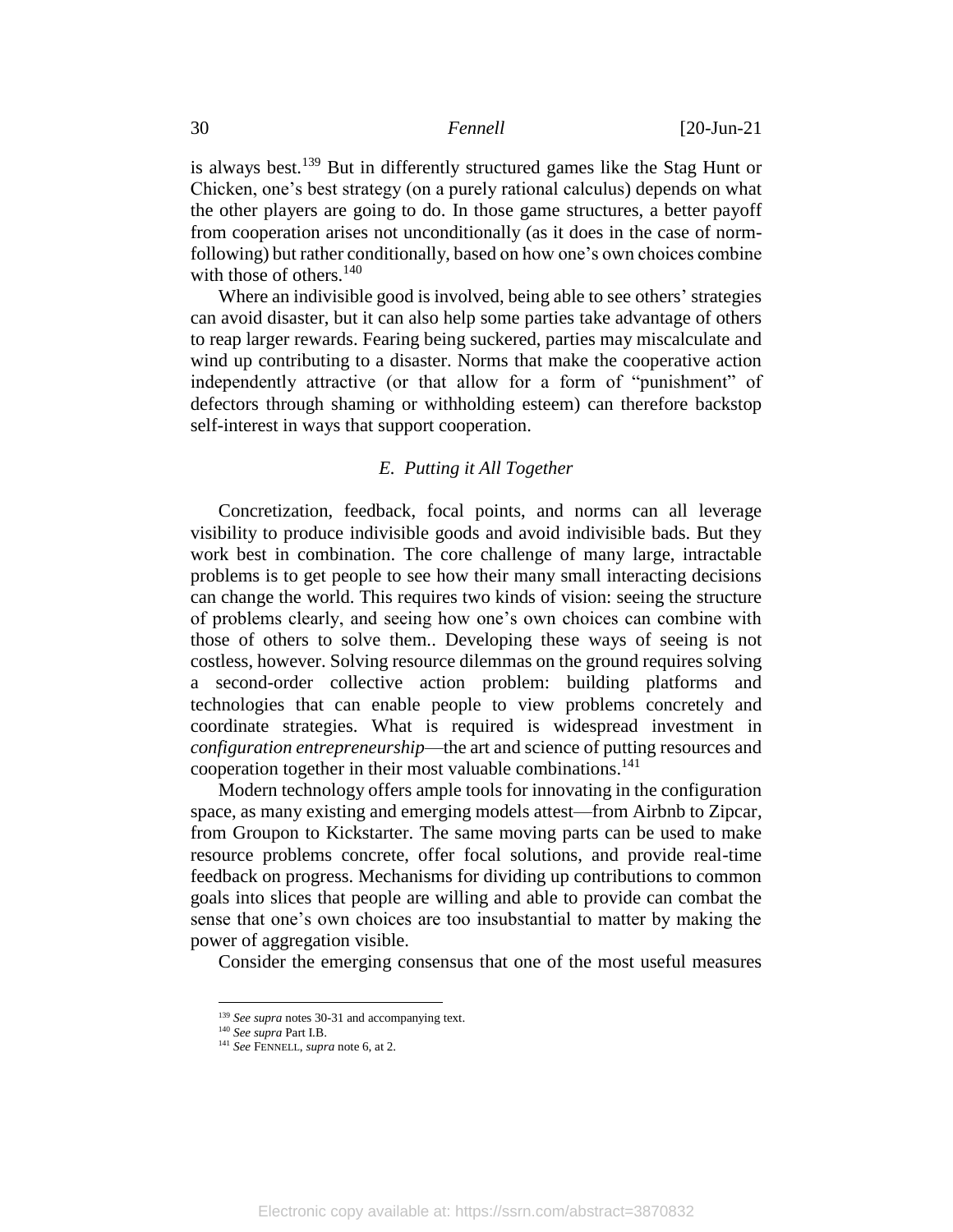that ordinary people can take against climate change involves a shift in dietary habits.<sup>142</sup> Plant-based diets dramatically reduce greenhouse gas emissions. Yet going fully vegetarian or vegan, framed as an all-or-nothing proposition, may be too large a step for many meat eaters. Nonetheless, a much smaller dietary shift could have a tremendous cumulative effect when multiplied by hundreds of thousands of people. In this vein, some have advocated part-time vegetarianism or other forms of "flexitarian" diets.<sup>143</sup> But these calls would be more successful if people could actually see how their small contributions combine with those of others to produce concrete change. $144$ 

Imagine, following an idea proposed by Matt Johnson, a "build a vegan" site on which people could commit to giving up meat for some portion of a day or week in order to assemble together the dietary equivalent of a person shifting entirely to a meatless diet.<sup>145</sup> As the number of plant-based virtual people grew, graphics might show how these gains translate into influencing real metrics, like ice cap melt or sea level rise, with impacts on people's lives or on the survival of high-profile animals like polar bears. Once people can see how changes translate into results (even through a virtual representation) such a site could become focal. Many variations on these ideas are of course possible. The central point is that enhancing visibility to support cooperation is within our reach. The key is developing tools that help people see what they can do.

### <span id="page-31-0"></span>**CONCLUSION**

Resource dilemmas often seem intractable. Although the stakes are high, environmental impacts, and their connection to innumerable small, interacting, individual decisions, can be hard to pin down. It is easy to assume that tragedy will prevail, at least in contexts where coercion is unlikely to be feasible or availing. But one underappreciated factor—the indivisibility of many of the relevant goods and bads—dramatically changes the game from one in which everyone is always better off defecting to one in which winning strategies depend crucially on expectations about the behavior of others.

By no means is cooperation assured: things can go very badly indeed

<sup>142</sup> *See, e.g.,* Lingxi Chenyang, *Is Meat the New Tobacco? Regulating Food Demand in the Age of Climate Change*, 40 ENVT'L L. REPORTER 10344-45.

<sup>143</sup> *See, e.g.,* SALA, *supra* not[e 55,](#page-11-0) at 214-15 (noting the environmental advantages of "[a] 'flexitarian' diet based mostly on plants, with occasional meat consumption"); Ian Ayres, *Vegetarianism as a Sometimes Thing*, Freakonomics, (June 19, 2009), <http://freakonomics.com/2009/06/19/vegetarianism-as-a-sometimes-thing/> (presenting a one-day-a-week-vegetarian idea suggested by Matt Johnson).

<sup>144</sup> *Cf.* Sparkman & Walton, *supra* note [130](#page-28-0) (investigating how "dynamic norms"—the knowledge of a growing trend, even if not yet a dominant practice—might support reduced meat consumption).

<sup>&</sup>lt;sup>145</sup> Johnson explained his idea this way: "[S]ay a group of 7 people signed a contract saying that each of them would go meatless on an assigned day each week. Thus, within the group each member could eat meat 6 days a week, but there would be one vegetarian at all times." Ayres, *supra* not[e 143](#page-31-0) (quoting Johnson).